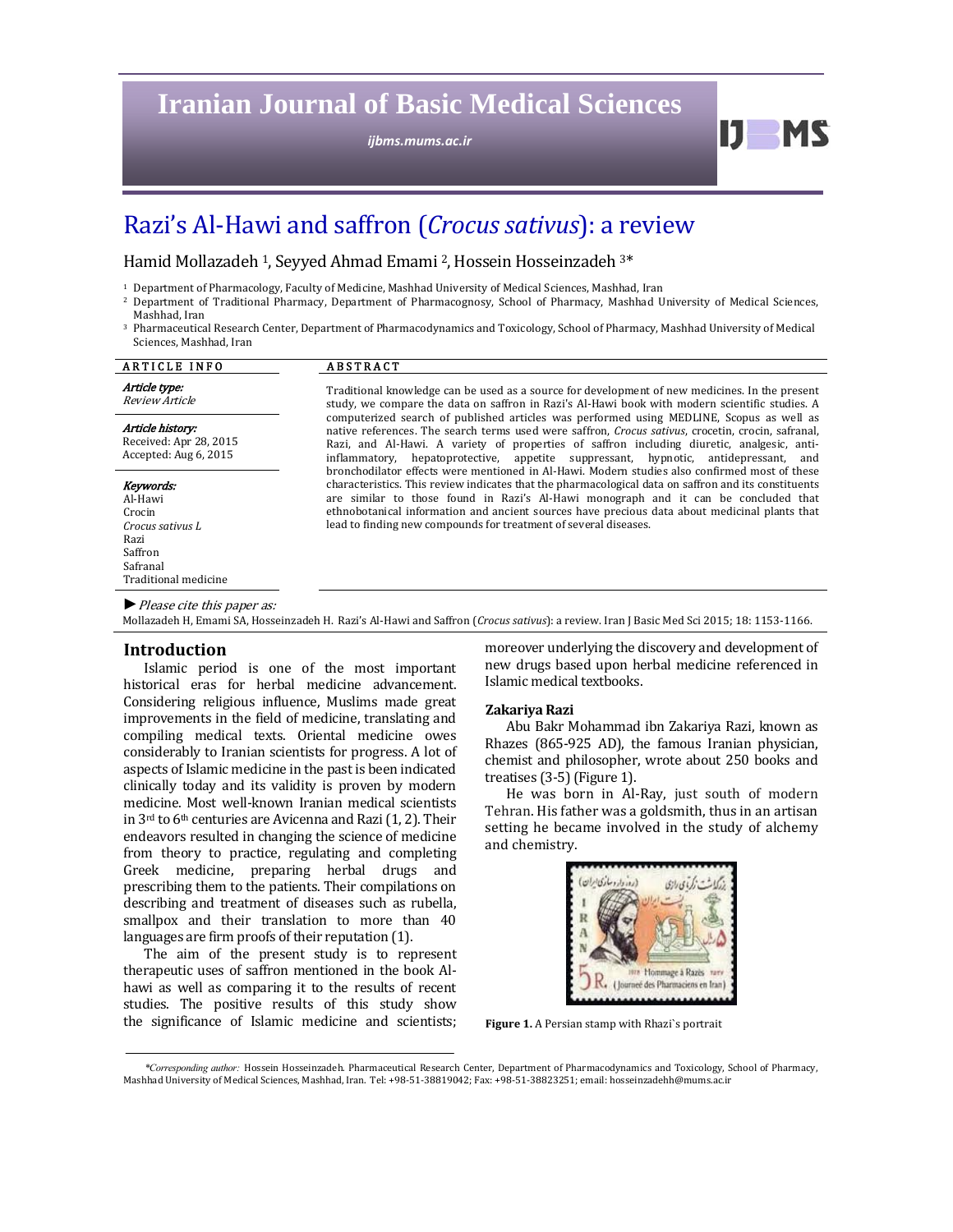He studied philosophy under the supervision of the famous Shiite Muslim philosopher Abu Zaid Ahmad Ibn Sahl Al-Balkhi (a Persian Muslim polymath) and later developed his own philosophical system. He studied medicine in Muqtadiri hospital under the supervision of Ali Ibn Rabane in Baghdad. After finishing his apprenticeship, Razi left Baghdad for Ray and founded his hospital in this city  $(6, 7)$ .

Razi and Avicenna (937 to 1037) are the two greatest physicians in medieval medicine and developed the theory and practice of medicine. Razi, an Iranian physician, followed both Hippocrates and Galen in their procedures and their concepts. He joined the knowledge of textual scholarship with astute clinical observations. The most important aspects of his research deal with immunology and allergic diseases. He was the first physician ever to write articles in this field. Another important study of Razi was on smallpox; the first known description of smallpox was by him. At the end of his life, he became blind as a result of complications of cataract. Razi died in Rey in 925 A.D. at sixty years of age  $(3, 6, 8)$ .

The most important and main complete book of Razi is "Al-Hawi", a 25-volume medical encyclopedia. Razi spent 15 years on this book. It comprises his observations and experiments with information that was found in Greek medical books on diseases and their treatments. Faraj ibn Salem (Farragut) translated this book into Latin in 1279*. "Al‐Hawi"* was reissued five times in Europe between  $1488$  and  $1542$  (8, 9).

Other main medical books of Razi are: "Man la *Yahduruhu al‐Tabib (For One without Doctor)", "Al‐ Mansouri", "Al‐Jodari wa al‐Hasbah (Smallpox and Measles)"* and *"Al‐Morshed (The Guide)"* (10, 11). 

#### **Saffron**

Saffron is a spice obtained from the stigmas of the flower of *Crocus sativus* L, which is widely cultivated in Iran and other countries such as India and Greece. Saffron cultivation and making use of this plant go back to nearly 3000 years based on current evidence but first records on this plant were made at the Assyrians age. Since then saffron has been used to treat more than 90 diseases (12). 

Saffron is a small and perennial plant which grows 10 to 30 cm high. From the center of the bulb, several leaves end in 2 to 3 flowers. The color depends on the level of carotenoid and lycopene inside a 3-branched stigma, and its size varies rather than the branches, which is always  $3(13, 14)$  (Figure 2).

The chemical components of saffron are 5% fat, 10% moisture, 5% minerals, 12% protein, 5% crude fiber, and  $63\%$  sugars (% w/w). More than 150 volatile compounds including terpenes alcohol, terpenes, and their esters are present in saffron stigmas among which, three major bioactive compounds in saffron are crocin, picrocrocin and safranal, which are responsible for saffron's exclusive color, taste and odor, respectively  $(12, 15-17)$ .

The bitter taste of saffron is caused by picrocrocin, which leads to safranal in the end. Other active ingredients include zeaxanthin, lycopene, carotene, and vitamins particularly riboflavin and thiamine (17).

#### **Pharmacological activities**

Many nations have used saffron to cure numerous diseases for centuries and various pharmacological activities of saffron and its constituents have been extensively studied (18). These activities include anticonvulsive (19, 20), anti-ischemic (21-23), anti-genotoxic (24, 25), antidote (26, 27), anti-Alzheimer (28), antitussive (29), hypolipidemic (30), antinociceptive, anti-inflammatory, and antioxidant effects (31, 32). Saffron also offers protective effects against, cardiovascular disease (33), diabetes (34), Parkinson's disease (35), depression (36), cancer and tumor activity (37), atherosclerosis, and other diseases  $(16, 38)$  (Figure 3).



**Figure 2.** Saffron 



Figure 3. Pharmacological activities of saffron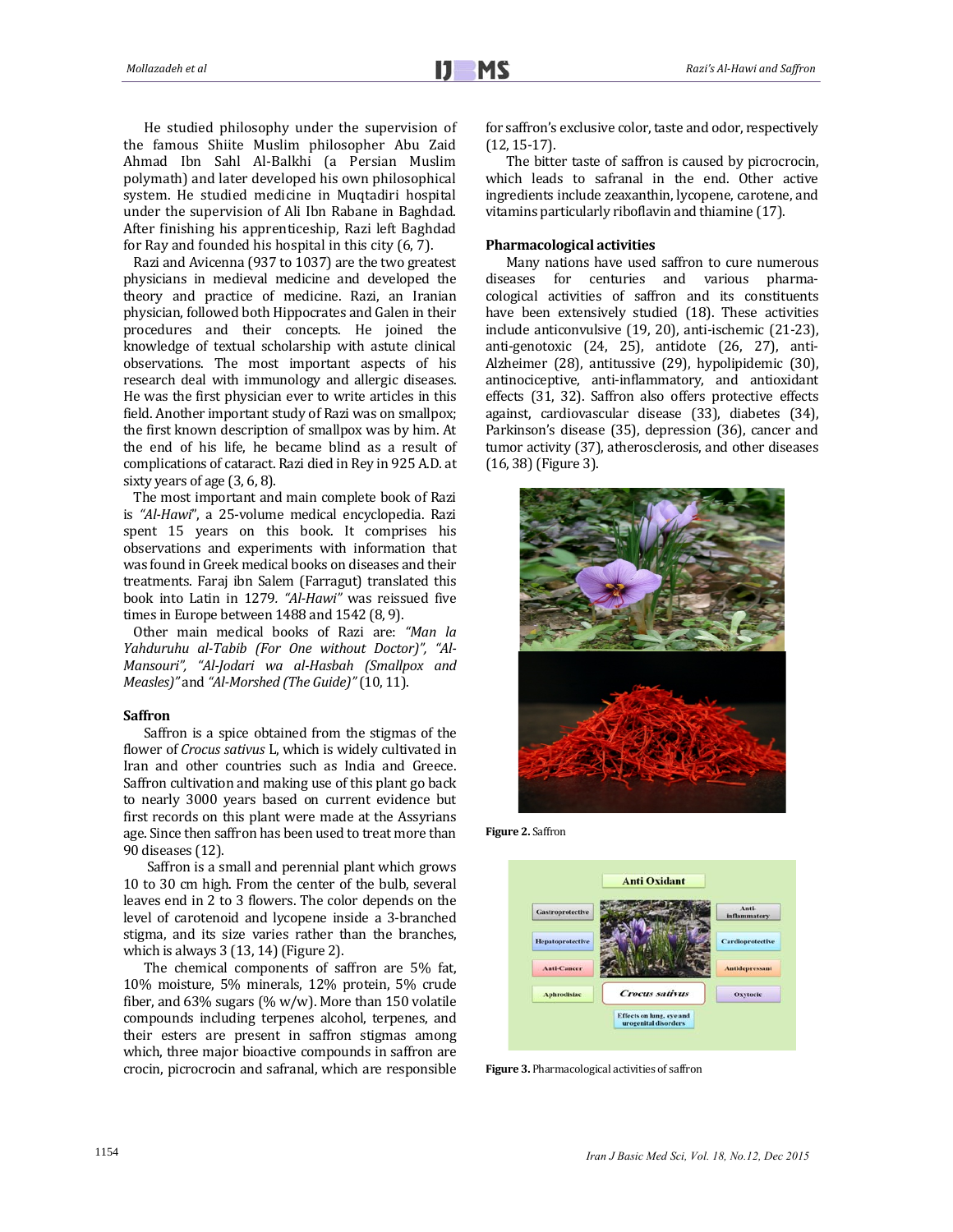#### **Traditional uses**

Traditional uses of saffron have been noted in many articles. For example in Iranian folk medicine saffron is used as bitter, stimulant, fragrant, tonic, aphrodisiac, stomachic, antispasmodic, emmenagogue, diuretic, anticancer, laxative, galactagogue, and is useful in bronchitis, cephalalgia, pharyngoplasty, vomiting, fever, epilepsy, inflammations, skin diseases, septic inflammations, stimulation of circulation, etc. In Indian folk medicine saffron is used as an adaptogen (13, 39, 40). 

<u> 1989 - Andrea Barbara, Amerikaansk politiker (</u>

# **Materials and Methods**

A search was carried out using Scopus, MEDLINE and Web of Science databases and local references without date restriction. The keywords for the search were: *Crocus sativus*, saffron, crocin, safranal, crocetin, anticonvulsant, analgesic, neuroprotective, cardiovascular, antidepressant, immune system, Razi, and "Al-*Hawi*". In terms of the pharmacological effects of saffron as reported in the literature, recent and related articles were chosen and compared with the plant monograph of Razi's Al-Hawi book.

### **Comparative evaluation of saffron in Al‐Hawi and in modern medicine**

#### *Effects on sexual behavior and genitourinary tract*

*Razi: 'It is a diuretic and a stimulant of sexual desire'* (41). 

In traditional medicine, saffron is recommended as an aphrodisiac agent (14, 39, 42). In Iranian medicine, it was used as a diuretic and as a purifier of kidney and bladder. It also was used to treat urinary obstruction. The aphrodisiac effect of saffron was approved in many traditional medicines such as Middle Eastern medicine (39). Many experimental and clinical studies show that saffron and its bioactive pigment, crocin, can affect sexual factors by enhancement of erectile function, increasing of libido, amelioration of semen quality and reduction of hesitation time  $(43, 44)$ . In an animal model, the aphrodisiac activities of *C. sativus* stigma aqueous extract and its constituents, safranal and crocin in different doses, were compared with sildenafil (60 mg/kg body wt, as a positive control). The results of this study showed that crocin, at all doses, and the extract at high doses increased mount frequency, intromission frequency, erection frequency, and reduced ejaculation latency, intromission latency, and mount latency parameters. Although the aphrodisiac effects of crocin and aqueous extract were shown in this study, safranal did not show aphrodisiac effects at any dose (45). In a clinical study, the effect of saffron was investigated on the semen analysis in 52 men with idiopathic infertility whose problem could not be solved surgically. Saffron, 50 mg, was administered 3 times a week for 3 months. Sperm normal morphology and sperm motility were improved significantly after the study period, but sperm count was not changed significantly  $(46)$ . Saffron supplementation  $(30 \text{ mg/day})$ 

for 4 weeks) was efficacious in treating fluoxetinerelated erectile dysfunction in married men and depressed women with major depression whose depression had been stabilized on fluoxetine. This study showed that saffron supplementation might lead to improvements in sexual function in men and women with major depression  $(47, 48)$ . The effect of  $200$  mg saffron for ten days on parameters of nocturnal penile tumescence and international index of erectile function of men was evaluated. Results showed that saffron can reduce erectile dysfunction and a significant improvement in tip rigidity and tip tumescence, as well as base rigidity and base tumescence, were seen after saffron treatment (43). The effects of hydroalcoholic extract of saffron on sex hormones in female rats that received cyclophosphamide showed that saffron can reduce toxic effects of low dose cyclophosphamide on the pituitary-gonadal axis and lead to estrogen production (49).

The aqueous extracts of saffron exhibited a diuretic effect in rats. Hydrochlorothiazide (10 mg/ kg body wt, intraperitoneally), a potent diuretic as positive control and normal saline solution as placebo for the control group were compared with aqueous extracts of saffron at doses of 60, 120 and 240 mg/kg body wt. The results showed that higher doses of saffron induced a diuretic effect in a dose-dependent manner and urine volume and urine electrolyte concentration of sodium and potassium were increased in the test period (5 hr). The onset of diuretic activity of saffron was rapid and diuretic activity of saffron was 0.86 to hydrochlorotiazide (50).

Crocin showed an antilithiatic effect with doses of 20 and 40 mg/kg in rats fed ethylene glycol 1% in drinking water. Crocin with an antioxidant effect and balancing promoter and inhibitor factors can increase magnesium and citrate levels in urine. Crocin with a dose of 40 mg/kg decreased total protein loss in urine. The number of calcium deposits in the kidney tissue of lithiatic rats was decreased after prophylactic treatment with  $20$  and  $40$  mg/kg of crocin  $(51)$ . Saffron has protective effects against calcium oxalate nephrolithiasis induced by ethylene glycol in rats. At doses of 50, 100 mg/kg it showed prophylactic effects, and at 100 mg/kg curative effects (52).

#### *Effects on delivery and premenstrual symptoms*

Razi: '*Ingestion of 6 to 7 g of saffron induces the delivery. I prescribed it many times and the results were always positive. It was useful for the treatment of female genitourinary system disorders. It is prescribed in hardness, blockage, adhesions, and malignant ulcers of the uterus*' (41).

In traditional medicine saffron has been used as facilitator of difficult delivery, and it was useful in treating uterus pain and in regulation of menstrual cycle as well (39). Antaki has written: "*It has been experienced that oral use of 3500 mg of saffron with rose water and sugar can facilitate delivery. The application*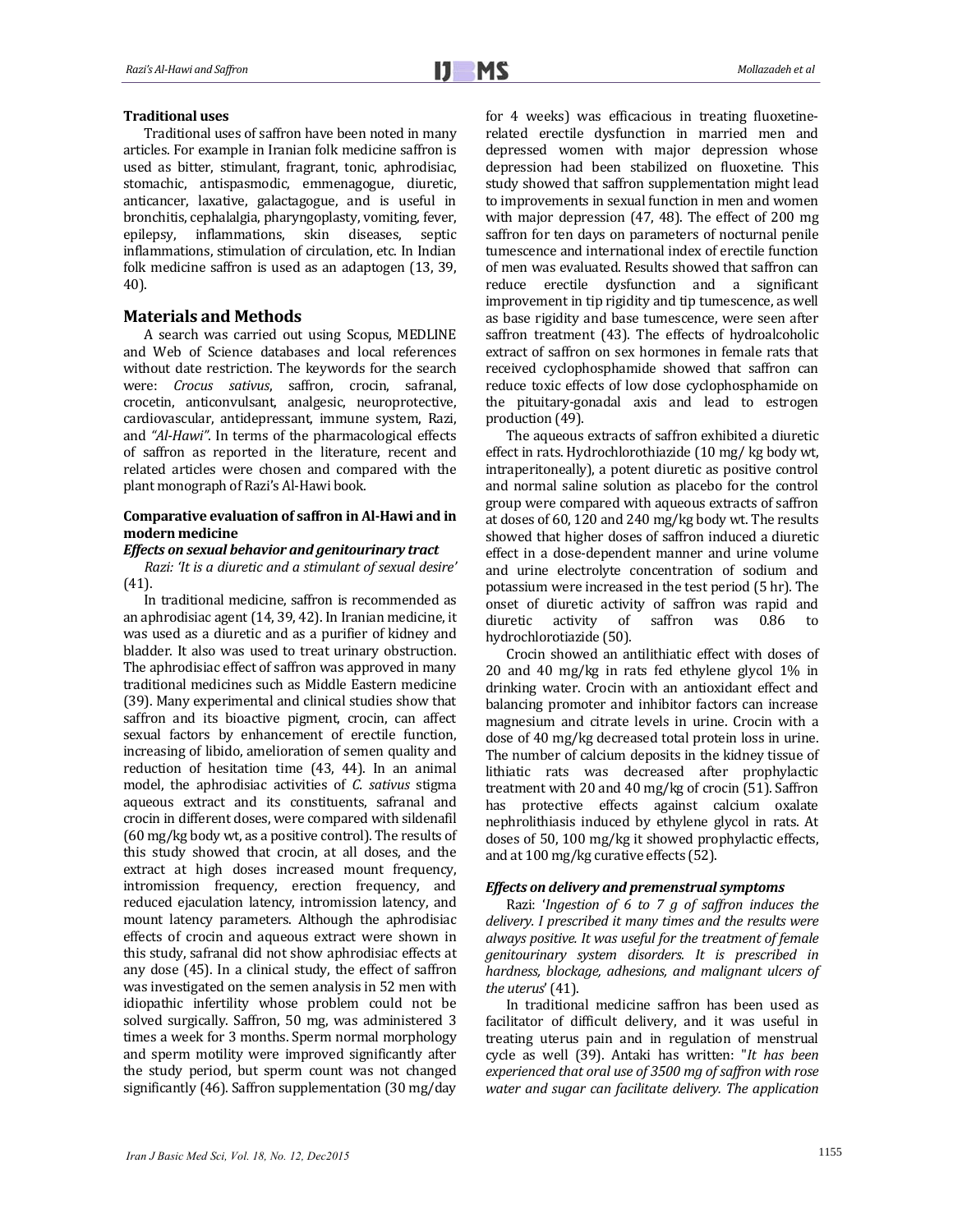*of a vaginal suppository prepared using 3500 mg of saffron precipitated labor and delivery of the placenta*" (53). Ahmadi *et al* showed that the use of saffron can shorten the delivery process. In this study 30 women were randomly divided into two groups who took saffron capsules (250 mg) and placebo capsules as positive group and control group, respectively. The results showed that administration of saffron capsule at the beginning of the active phase of labor (one capsule every 2 hr for maximum 3 capsules) could shorten the active phase of labor time in saffron consumer group  $(54)$ . Using more than 10 g of saffron is effective in induction of abortion but this method is accompanied by life-threatening complications (55). Agha hosseini *et al* showed that saffron was effective in relieving symptoms of premenstrual syndrome (PMS). Saffron (30 mg/day) alleviated the symptoms of PMS in cycles 3 and 4 (Total Premenstrual Daily Symptoms and Hamilton Depression Rating Scale) (56). Saffron has been suggested as an effective means to relieve the emotional symptoms associated with PMS (57).

The specified mechanisms of saffron in alleviating PMS symptoms in women have not been completely studied. 

# *Effects on respiratory tract*

*Razi:* '*Use of aqueous extract of saffron can facilitate respiration'* (41). Saffron's aroma and its oil are good for diaphragmitis and pleurisy and have been used in traditional Iranian medicine (39).

Hosseinzadeh *et al* have shown that ethanolic extract of *C. sativus* (100-800 mg/kg) and safranal  $(0.25-0.75 \text{ ml/kg})$  reduced the number of coughs. The extracts or agents were given intraperitoneally 30 min prior to exposing guinea pigs for 10 min to an aerosol of an irritant agent, citric acid. Safranal and the aqueous extract of saffron showed an antitussive property, but crocin did not show this effect (29). The relaxant effects of aqueous ethanolic extracts of *C. sativus* and safranal, were examined on guinea-pig tracheal chains by Boskabady and Aslani. Results showed that a relatively potent relaxant effect of *C. sativus* on guinea‐pig tracheal chains, which was comparable with theophylline as positive control in this test and the relaxant effect of this plant could be due to *b*adrenoceptor stimulatory, muscarinic and/or histamine  $(H_1)$  receptor inhibitory effect; authors suggested that safranal was responsible for this (58). In another study, it was shown that safranal possibly acts as a histamine  $H_1$  receptor competitive antagonist in guinea pig tracheal chains. The effective concentration (EC50) of histamine obtained in the presence of safranal was significantly greater than that of saline and this effect was dose-dependent (59).

In addition, saffron can protect the lungs from pathological changes and can decrease progress of asthma in sensitized guinea pigs. The lowering effects of saffron on the serum histamine level, eosinophil count of lung lavage, total white blood cells, and pathological changes of sensitized animals are perhaps due to its suppressing effect on lung inflammation, and it was comparable with dexamethasone in this study (60). Saffron in combination with honey reduced the course of treatment in children with pneumonia. The recurrence of pneumonia was much less in saffron's group for six weeks  $(61)$ .

#### *Effects* on liver and gastrointestinal tract

*Razi:'Saffron neutralizes gastric acid, cleanses the stomach, increases digestion of food, strengthens liver and stomach and decreases appetite*' (41). 

Administration of aqueous extract of saffron (30) min before treatment with agents) can reduce gastric ulcerations induced by pylorus ligation (Shay rats), indomethacin (40 mg/kg) and various necrotizing agents including  $(80\%$  ethanol, 0.2 M NaOH and  $25\%$ NaCl) in rats. The saffron aqueous suspension at doses of 250 and 500 mg/kg exhibited a decrease in basal gastric secretion and ulcer index in Shay rats and indomethacin-treated groups. Saffron suspension significantly prevented the depletion of gastric wall mucus induced by 80% ethanol. Saffron prevented the depletion of gastric non-protein sulfhydryl contents (62). 

However, in another study saffron extract increased basal and stimulated gastric acid and pepsin secretions. In this study 100 mg/kg saffron extract was administered orally for 5 days to rats. After this period gastric contents such as basal and stimulated acid and pepsin secretions were increased by saffron. Saffron can improve digestion of proteins with the benefit of lower pH conditions aiding in digestion (63). To evaluate the effects of saffron on appetite, Gout *et al* took 60 women in a randomized, double-blind, placebocontrolled trial. 31 women consumed 1 capsule of Satiereal (176.5 mg saffron extract per day) and 29 women consumed a placebo. After 8 week Satiereal consumption produced a reduction of snacking and created a satiating effect that could contribute to body weight  $loss(1 kg)(64)$ .

Crocin exhibited a dual inhibitory activity against the cyclooxygenase-1 (COX1) and cyclooxygenase-2  $(COX2)$  enzymes. Use of 12, 25, and 50 mg/kg crocin to male Kunming and Sprague–Dawley rats prevented damage to the stomach mucosa in a dose-dependent manner (65). Saffron, crocin and safranal showed protective effects against oxidation-induced tissue injuries due to their antioxidant properties. Use of indomethacin (40 mg/kg, orally in non-diabetic rats and 15 mg/kg, orally in diabetic rats) induced oxidative stress, gastric lesions, lipid peroxidation and decrease of glutathione levels. The influence of pretreatment with saffron extracts  $(25, 100 \text{ or } 250 \text{ mg/kg}, p.o.),$ crocin  $(2.5, 5 \text{ or } 10 \text{ mg/kg}, \text{orally})$  and safranal  $(0.25, 2, 1)$  $5$  ml/kg, orally) and omeprazole  $(30 \text{ mg/kg}, \text{ p.o.})$  30 min before administration of indomethacin, revealed that saffron extracts, crocin and safranal reduced ulcer index similar to omeprazole and prevented lipid peroxidation and increased glutathione measures (66).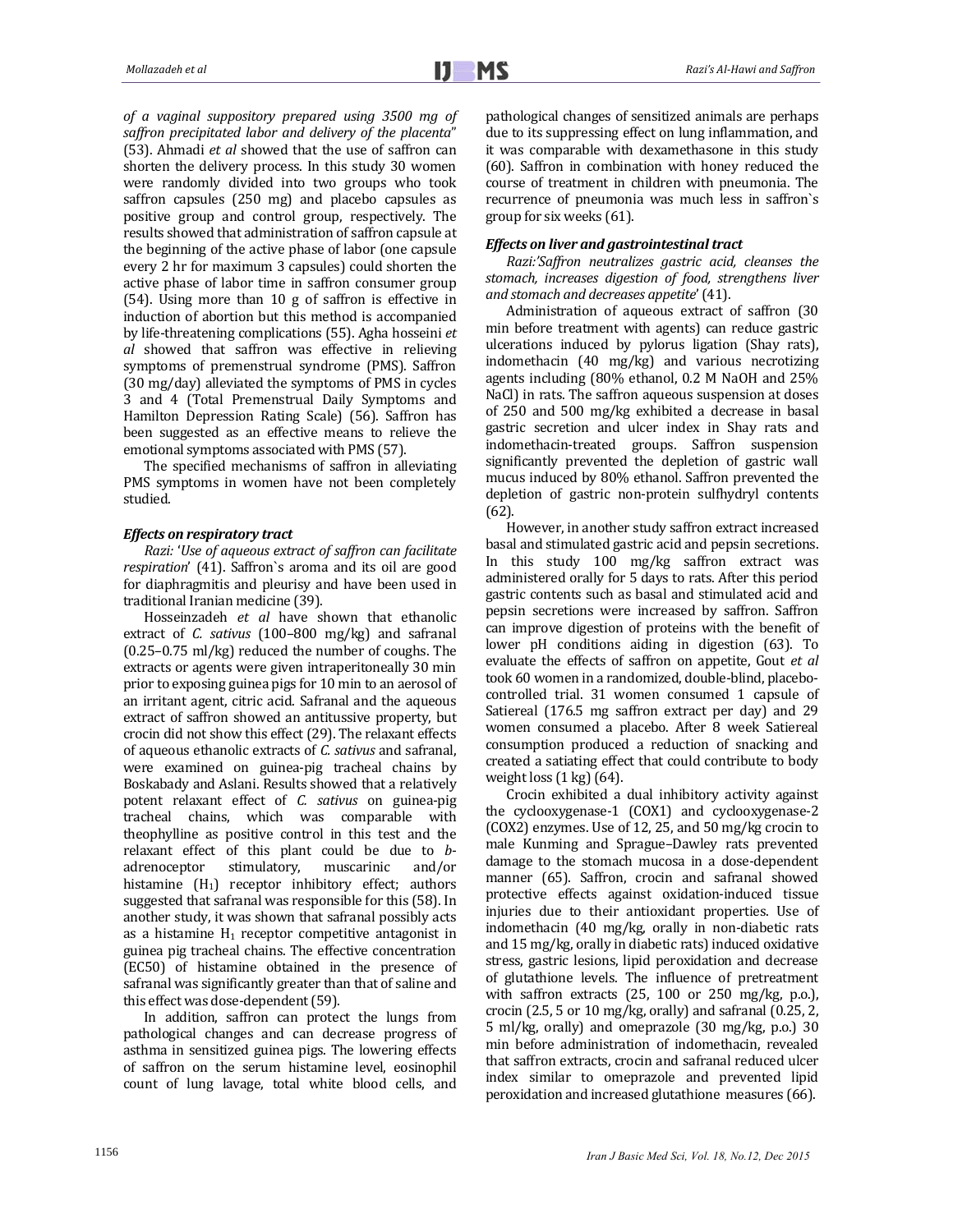Treatment with diazinon (DZN) as a hepatotoxic agent, induced reactive oxygen species (ROS) generation and apoptosis pathway activation. Crocin at doses of 12.5, 25 and 50 mg/kg per day, intraperitoneally in association with  $DZN$  15 mg/kg per day, orally after 4 weeks decreased malondialdehyde levels significantly in the group that received DZN plus 25 mg crocin, However, crocin attenuated the activation of caspases and reduced the Bax/Bcl-2 ratio (67). Administration of ethanolic extract of *C. sativus* stigma  $(40 \text{ and } 80 \text{ mg/kg})$  significantly decreased the levels of serum biomarker of hepatic injury and total bilirubin and elevated the levels of albumin that they induced by rifampin (as a hepatotoxic drug 500  $mg/kg/per$  day in 1 month) in rats. In addition to biochemical results, *C. sativus* improved the pathological change induced by rifampin (68). Aluminum chloride (AlCl3), as a hepatotoxic substance, increased the cholesterol levels, triglycerides, liver enzymes, lipid peroxidation, and hyperglycemia in the AlCl<sub>3</sub> treated rats compared to the control. The mentioned hepatic markers were improved to baseline after treating rats with saffron and honey; the lipid peroxidation rate was alleviated subsequently, as well (69). 

# *Antidepressant effect*

*Razi: 'Use of saffron would lead to a high feeling of pleasure which isso close to a psychotic state.*(41).

One of the best-known qualities of saffron is its enlivening and antidepressant activity. Saffron is considered an excellent therapeutic plant for treating depression in traditional medicine. Modern scientific firmly supported the beneficial impact of saffron stigma and petal extracts in the treatment of mild to moderate depression  $(70, 71)$ .

The effects of aqueous or ethanolic extracts of *C*. sativus stigmas and safranal on CNS have been widely studied and various effects such as: anticonvulsant (20), withdrawal syndrome reduction (72), effect on memory (73), and enhancing spatial cognitive abilities after chronic cerebral hypoperfusion (15), have been shown. The antidepressant effect of saffron was highly evaluated and the Razi's statement about this quality of saffron was confirmed.

The antidepressant activity of saffron was evaluated by Hosseinzadeh *et al* via forced swimming test in mice. The ethanolic and aqueous extracts of stigma  $(0.2-0.8)$  $g/kg$ , safranal  $(0.15-0.5 \text{ ml/kg})$  and crocin  $(50-600 \text{ m})$ mg/kg) reduced immobility time in mice. Both safranal and crocin extracts increased swimming time in mice (74). Long term treatment of depression affects the level of the brain-derived neurotrophic factor (BDNF) and nerve growth factor (VGF, non-acronymic), whose transcriptions are dependent on cAMP response element binding protein (CREB) and on the other hand, increased levels of CREB with similar behavioral responses to antidepressants occur (75, 76). Crocin  $(12.5, 25,$  and  $50 \text{ mg/kg})$  compared with imipramine  $(10 \text{ mg/kg}$ ; as positive control) and saline  $(1 \text{ ml/kg}$ ; as neutral control), which were administered intraperitoneally to male Wistar rats for 21 days. After 21 days crocin significantly reduced the immobility time in the forced swimming test.  $25$  and  $50$  mg/kg of crocin increased the levels of CREB and BDNF significantly in a dose-dependent manner in the hippocampus. All doses of crocin increased the VGF levels in the hippocampus in a dose-dependent manner (77). Saffron with doses of 40, 80 and  $160$  mg/kg/day in rats can significantly increase the protein levels of BDNF, CREB and p-CREB, and transcript levels of BDNF, but the increase in transcript levels of CREB and VGF was not significant (78). The intraperitoneal injection of kaempferol (a constituent of saffron) with doses of 100 and 200 mg/kg in mice and 50 mg/kg in rats reduced immobility time in mice and rats (79). Administration of saffron capsules  $(30 \text{ mg/day})$  and fluoxetine  $(20 \text{ g})$ mg/day) for 6 weeks in randomized and double-blind clinical trial showed that saffron is as effective as fluoxetine in the treatment of mild to moderate depression (80).

Finally, a meta-analysis of published randomized controlled trials examining the effects of saffron supplementation on symptoms of depression among participants with major depressive disorders (MDD) was done. This study showed that saffron supplementation can improve symptoms of depression in adults with MDD (81). Lopresti *et al* in a systemic review showed that saffron had large enlivening effects and, when compared with antidepressant remedies, had similar antidepressant efficacy, and its ability is due to its serotonergic, antioxidant, anti-inflammatory, neuroendocrine, and neuroprotective effects (82).

Synthetic drugs that are used for treatment of depression have many adverse effects, therefore natural herbal treatments are attractive in treatment methods today. Larger studies are needed to validate the use of saffron for standard treatment of depression.

#### *Cosmetic effects*

*Razi: '*Its oral use improves the complexion (41). 

In Iranian traditional medicine, saffron can improve complexion and can be used for the treatment of erysipelas. In Greek traditional medicine, it can refresh facial skin and is used to relieve liver from the dominance of bile and to cure acne, skin diseases and wounds. Also, it can make the body look more youthful and brighter (83, 84).

In evaluation of antisolar and moisturizing effects of saffron, Golmohammadzadeh et al showed that lotions with 4% ground saffron in comparison with homosalate (8%) lotion reference, have equivalent sun protection factor values, but saffron 8% has a significantly greater one than homosalate 8%. There were no significant differences in skin moisture due to saffron lotions and the control lotion without saffron during the  $7$  hr post-application period  $(85)$ . A study similar to previous work was done by Golmohammadzadeh *et al*; in this study formulations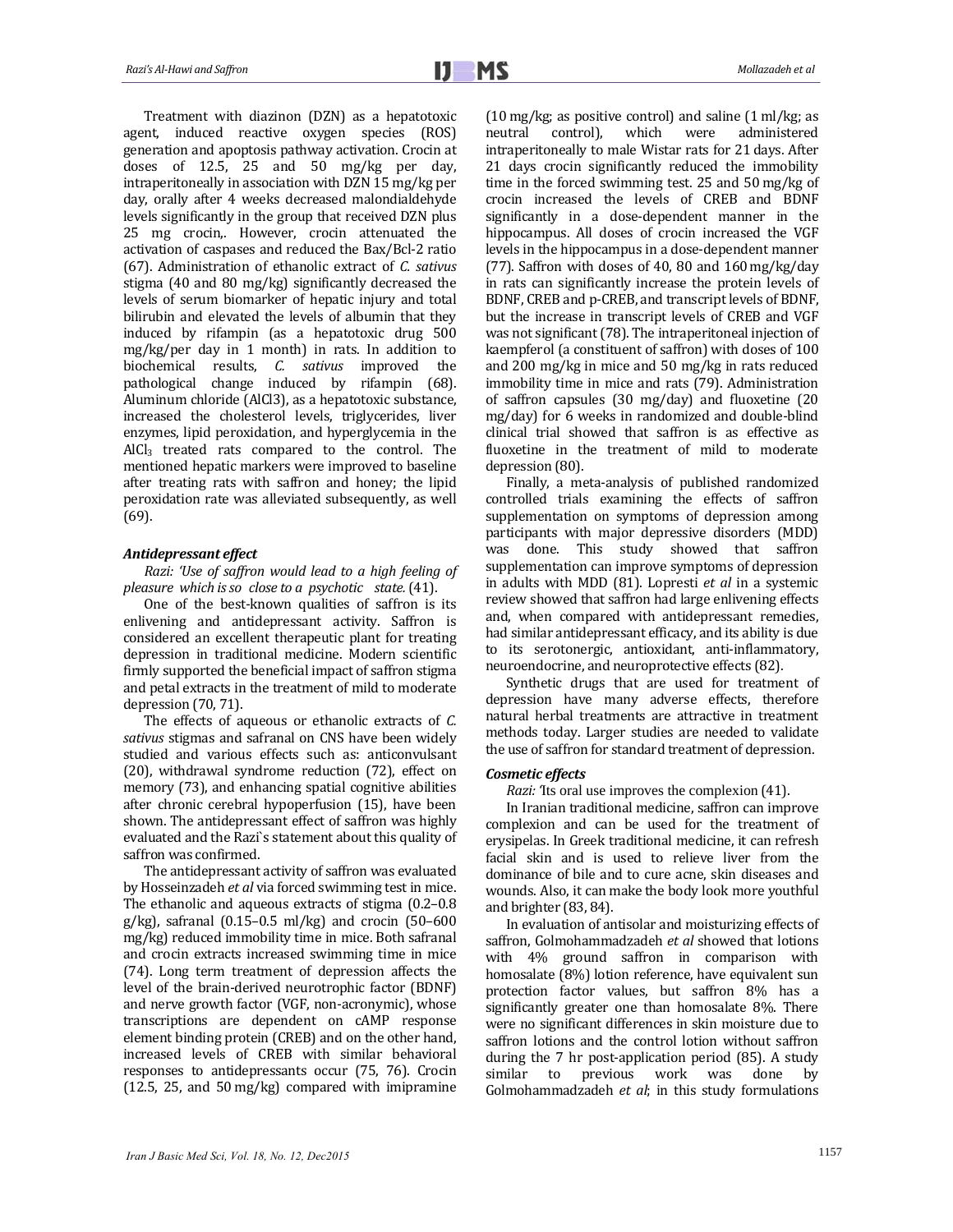included homosalate reference, nanoliposomes comprising  $0.25$ ,  $0.5$ ,  $1$ ,  $2$ ,  $4$ , and  $8\%$  safranal, and empty liposomes were evaluated for antisolar and moisturizing properties, and the results confirmed the previous work (86). To evaluate the moisturizing effect of a cream containing *C. sativus* extracts, a formulation containing 3% saffron concentrated extracts, and a base containing no extract was formulated. The resulting cream was applied to the skin for 8 weeks and skin parameters were evaluated every week. The increase in skin moisture contents and changes in transepidermal water loss were significant with respect to the base formulation without saffron (87). In addition to antisolar and moisturizing properties of saffron, the skin cancer prevention of saffron due to its antioxidant benefits is also important (88, 89).

In all of the studies mentioned above saffron was used topically and evaluation of oral treatment for its cosmetic effects is still needed.

# *Anti‐inflammatory and antinociceptive effects*

*Razi:* '*Saffron features include: softening and quenching boils, improving internal organ pain. Rectal suppository form and ointment of saffron are utilized in the pain of the uterus and anus. It is also painted on erysipelas and is useful in hot swellings of the ear. The smell of its oil reduces inflammation of the liver and heart*' (41).

Seven-day treatment with the ethanolic and aqueous extracts  $(50, 100 \text{ and } 200 \text{ mg/kg})$  and safranal  $(0.025, 0.05$  and  $0.1$  mg/kg) attenuated the behavioral symptoms of all kinds of neuropathic pain such as thermal allodynia, thermal hyperalgesia and mechanical allodynia in a dose-dependent manner in rats (90). The aqueous and ethanolic extracts of *C.* sativus stigma and petals have an antinociceptive effect in different aspects of pain and anti-inflammatory activity in acute and/or chronic inflammation in mice and these effects might be due to the presence of tannins, flavonoids, alkaloids, anthocyanins, and saponins (91). Nasri *et al* concluded that antinociceptive and anti-inflammatory effect of saffron is caused by safranal. Probable stimulation of opioid. N-Methyl-D-aspartic acid, glutamatergic, and nitric-oxidedependent pathways leads to pain inhibition in acute and chronic phases. They used the ethanolic extract with a dose of  $5 \text{ mg/kg}$  for acute phase and with a dose of 10 mg/kg for chronic phase. Naloxone, dextromethorphan and N(G)-nitro-L-arginine methyl ester inhibited the extract action in acute phase as well as chronic phase. Safranal and crocin showed an antinociceptive effect in acute and chronic phases, respectively. Saffron extract with a dose of 2.5, 5 and 10 mg/kg controlled the inflammation 30%, 66% and 80%, respectively, but safranal and crocin did not show a similar effect (92). In comparison between saffron ethanolic extract and dexamethasone as a glucocorticoid used in soothing rheumatoid arthritis, Taghizadeh *et al* showed that injection of saffron ethanolic extract intraperitoneally every day for 12 days (25-600 mg/kg) can reduce significantly, at the higher concentrations, paw and tibiotarsal joint diameters compared with dexamethasone 2 mg/kg (93). The second phase of pain after injection of formalin is due to the inflammatory process, which the ethanolic extract, safranal and crocin remove. This suggests that saffron can inhibit COX enzymes that are liable in inflammation. This thesis was confirmed by Xu *et al* who showed that crocin inhibits COX1 and COX2 *in vitro*. In *in vivo* tests pretreatment with crocin dosedependently inhibited the xylene-induced ear edema in mice and carrageenan-induced paw edema in rats. Fewer stomach lesions as compared to the number of stomach lesions caused by indomethacin in rats, inhibition of the productions of prostaglandin E2 and prevention of the nuclear translocation of the nuclear factor kappa B, p50, and p65 subunits showed that crocin exhibits obvious anti-inflammatory effects in this study (94).

To investigate the effect of saffron on skin inflammation, Tamaddonfard *et al* used carrageenan to produce local edema, allodynia, hyperalgesia and neutrophil infiltration in paw tissues of rats. Crocin at doses of 25, 50 and 100 mg/kg and safranal at doses of 0.5, 1 and 2 mg/kg suppressed inflammatory pain responses, attenuated edema and decreased the number of neutrophils (95).

The aqueous and ethanolic extracts of saffron (200) mg/kg) could reduce the neuropathic pain in the chronic constriction injury model (CCI) in rats. Proinflammatory cytokines such as tumor necrosis factor  $\alpha$ , interleukin-1β and interleukin 6 and oxidative stress markers such as malondialdehyde were deducted in days 3 and 7 after saffron extracts treatment. The neuropathic pain might be alleviated with anti-inflammatory, antiapoptotic and antioxidant properties of saffron in this study (96).

The antinociceptive and anti-inflammatory effects of saffron have many other advantages such as activation of microglia and help in restoring CNS homeostasis (97), desensitization of lung to inflammatory cytokines (60) and antiarthritic benefits (98).

# *Antimicrobial and Anticancer effects*

*Razi:* '*Saffron is useful for treatment of infectious and malignant wounds'*(41).

Various studies have shown the anticancer effect of saffron and its constituents (37, 99). Crocin and crocetin have significant anticancer activities in breast, lung, pancreatic, and leukemic cells (18).

Oral administration of saffron extract  $(200 \text{ mg/kg})$ inhibited the growth of ascites tumors derived from sarcoma-180, Ehrlich ascites carcinoma, Dalton's lymphoma ascites in a dose-dependent manner, and significantly elevated (2- to 3-fold) life spans of treated tumor-bearing Swiss albino mice (100). It was reported that saffron and crocetin induced apoptosis in human breast cancer cells (MCF-7) *via* p53-mediated stimulation of apoptosis (101). The inhibitory effect of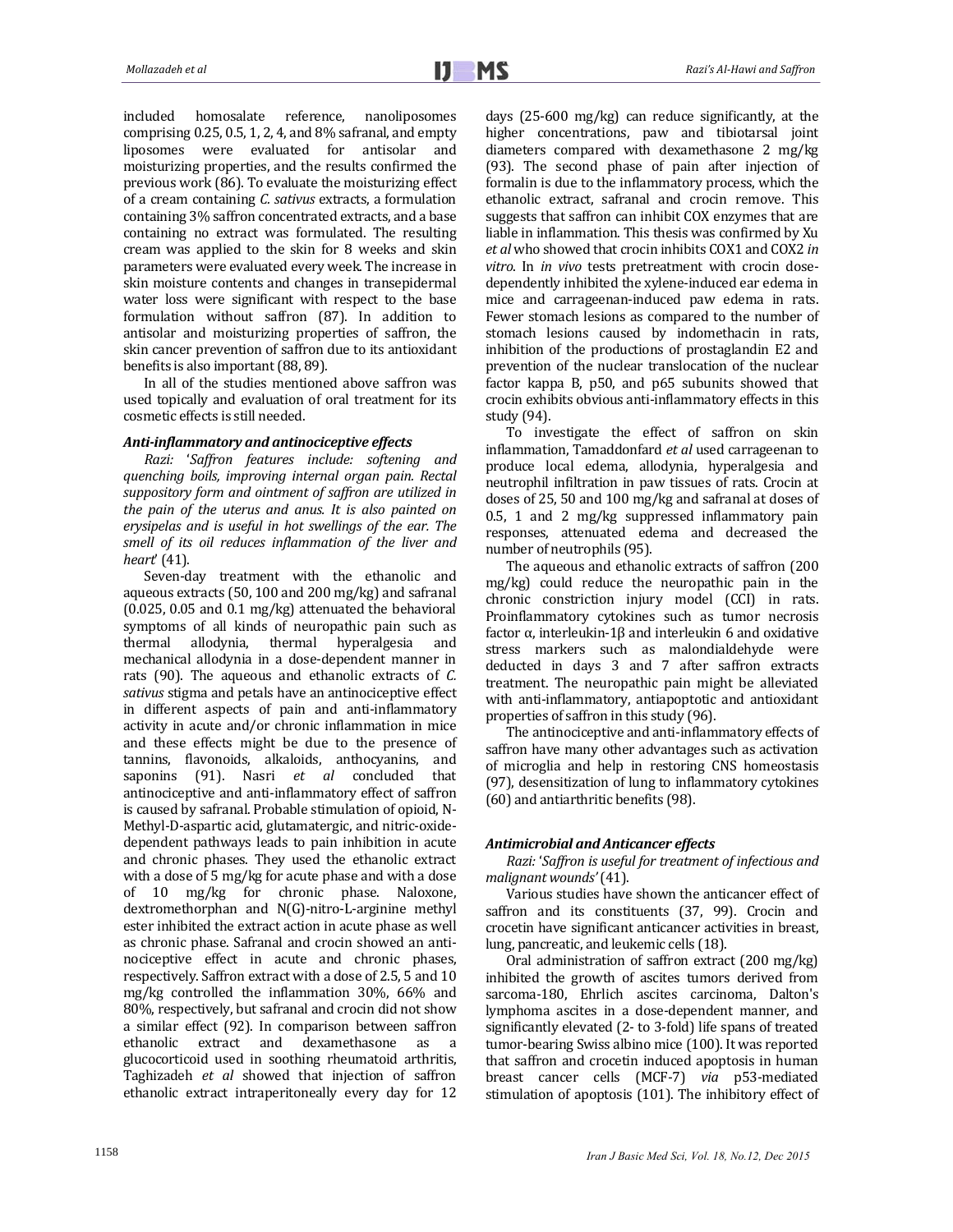saffron on liver cancer in rats was investigated by Amin *et al.* In this study administration of saffron at doses of 75, 150, and 300 mg/kg/day was started 2 weeks prior to the diethylnitrosamine DEN injection, and was continued for 22 weeks. Saffron counteracted DENinduced oxidative stress in rats as assessed by restoration of catalase, superoxide dismutase and glutathione-S-transferase levels, diminishing of myeloperoxidase activity, and malondialdehyde and protein carbonyl formation in liver (102). The anticancer effects of saffron are mainly due to crocin. Escribano *et al* showed that crocin in comparison with crocetin, picrocrocin and safranal has more anticancer potency, and is able to induce apoptosis in human cancer cells *in* vitro (103).

The antimutagenic and cytotoxic effects of saffron were assessed by using the Ames/Salmonella test system, two well-known mutagens (BP, 2AA), the *in vitro* colony-forming assay, and four different cultured human normal (CCD-18LU) and malignant (Hela, a-204 and Hepg2) cells by Abdullaeva *et al.* Saffron displayed a dose-dependent repressive effect only against human malignant cells in *in vitro* colony-forming test system. All isolated carotenoid ingredients of saffron demonstrated cytotoxic activity against *in vitro* tumor cells (104). Bathaei *et al* showed that aqueous extract of saffron  $(100, 150$  and  $175$  mg/kg/day) by intraperitoneal injection for 50 days in rats could reduce adverse effects of  $100 \mu g/ml$  orally 1-methyl -3nitro -1- nitrosoguanidine (as an alkylating agent) such as different stages from hyperplasia to adenoma in stomach in a dose-dependent manner. Saffron increased the antioxidant status in cancerous rats and decreased lactate dehydrogenase and increased apoptosis in cancerous cells. Carotenoids that are abundant in saffron possess anticarcinogenic, antimutagenic and immunomodulating effects. Saffron treatment improved the antioxidant capacity of plasma and preserved tissues such as stomach from injury (105). 

The specified mechanisms of anticancer effects of saffron are not clear, but it seems that carotenoids exhibit biological activities as antioxidants, modulation of sigma-1 receptors, affect cell growth regulation, inhibition of topoisomerase II and modulate gene expression and immune response (106, 107).

The antibacterial effect of aqueous and alcoholic extracts from petal of saffron was evaluated by Gandomi et al. The minimum inhibitory concentration (MIC) of ethanolic extracts was  $40 \text{ mg/ml}$ <sup>1</sup> against *Listeria monocytogenes, Staphylococcus aureus* and *Bacillus cereus*, while the MICs for *Salmonella typhimurium* and *Eschrichia coli* O157:H7 were estimated  $> 40$  mg/ml (108).

The anti-salmonella activity of safranal (8-16 mg/ml) and crocin (64-128 mg/ml) was also reported by Pintado *et al* (109). 

#### *Hypnotic and anxiolytic effects*

*Razi: 'it is a sedative agent'*(41). 

Saffron stigma is used for insomnia and anxiety in traditional medicine (40).

Safranal at doses of  $0.15$  and  $0.35$  ml/kg showed anxiolytic effects and increased the total sleep time dose dependently in mice (110). It increased the duration of non-rapid eye movement (NREM) sleep, shortened NREM sleep latency, and enhanced the delta power activity of NREM sleep in mice. The hypnotic effects of safranal may be related to the activation of the sleep-promoting neurons in the ventrolateral preoptic nucleus and the simultaneous inhibition of the wakefulness-promoting neurons in the tuberomammillary (111).

#### *Effects on the eyes*

*Razi:* It stops excessive discharges of the eyes when applied with woman's milk.*'*(41). 

Saffron has been used traditionally by different nations for different eye diseases such as corneal disease, painful eve, cataracts, and purulent eve infection. It can strengthen evesight and is useful in day blindness, keratitis and in blue discoloration of the eyes due to some other ailments (112, 113).

Present investigations show that saffron extract with antioxidant, anti-inflammatory and antiapoptotic properties can reduce ocular diseases such as cataracts (114), retinal degeneration (115), light‐mediated photoreceptor cell death (116), and enhances ocular blood flow and retinal function (117). Saffron in rabbits with chronic ocular hypertension reduced glutamic acid concentration and reduced retinal damage caused by overproduction of glutamate (118). Also saffron with antioxidant effects reduced overproduction of ROS and reduced retinal damages in rabbits (119). Saffron through acting as a regulator of programmed cell death may protect photoreceptor cells from retinal stress and maintain both morphology and function of these cells (120). 

# *Cardiovascular effects*

Razi: '*It is a heart enlivening agent. It strengthens internal weak organs*' (41). 

In Iranian traditional medicine, saffron has been used as a cardiotonic and hypotensive agent. It can provide blood flow and nutrition to the heart. It can prevent coagulation and in large amounts can destroy blood clots (40).

Saffron exerted a significant cardioprotective effect by preserving hemodynamics and left ventricular functions, maintaining structural integrity and augmenting antioxidant status against isoproterenolinduced myocardial injury in rats (121). A similar study showed that muscle creatine kinase and lactate dehydrogenase in rats treated with saffron were significantly lower in comparison with the isoproterenol group. The histological findings of the heart sections confirmed the cardioprotective effect of saffron (122).

Imenshahidi et al showed the hypotensive effects of safranal and crocin. In this study, crocin (50, 100 and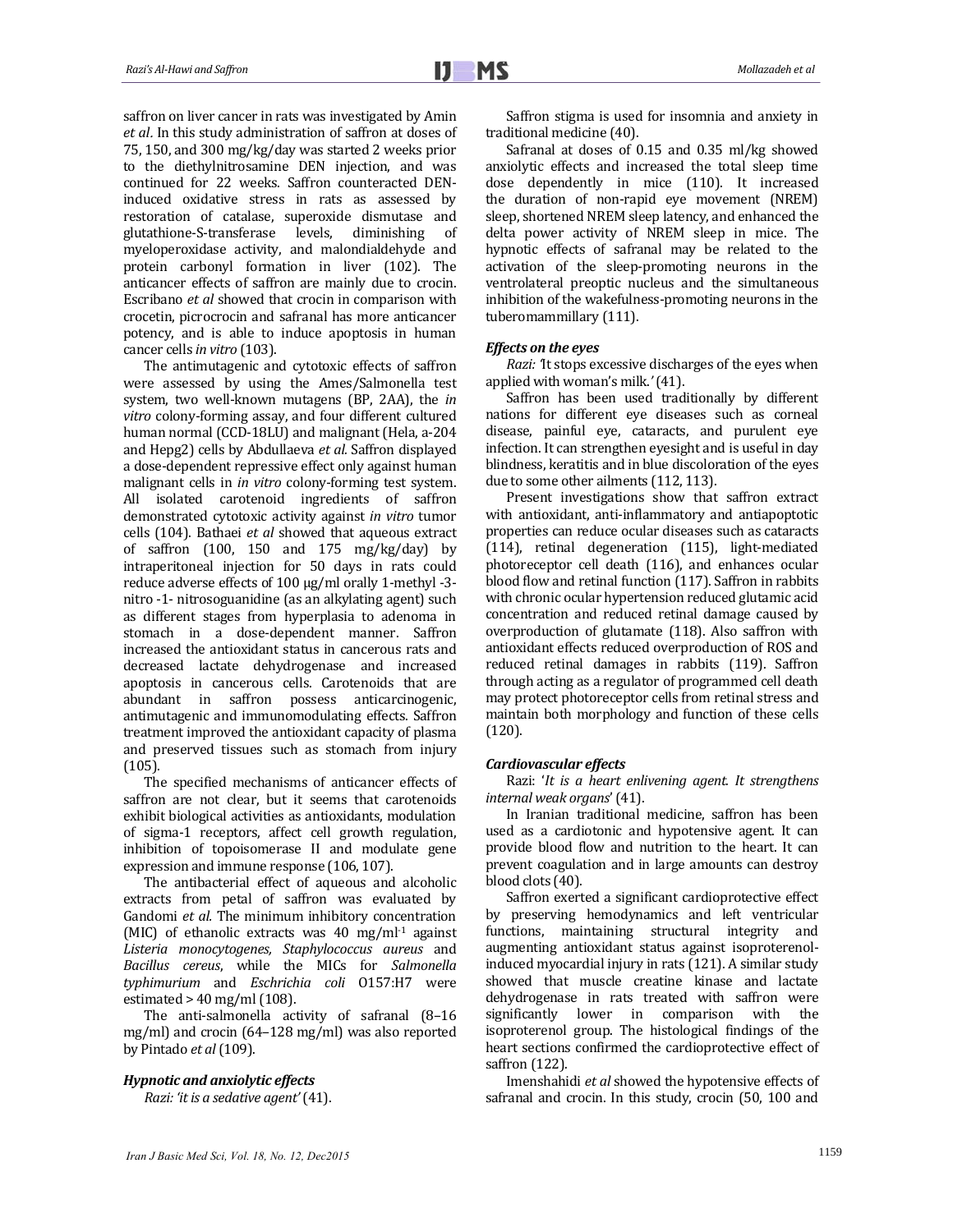$200 \text{ mg/kg}$ , safranal  $(0.25, 0.5 \text{ and } 1 \text{ mg/kg})$  and the aqueous extract of saffron  $(2.5, 5 \text{ and } 10 \text{ mg/kg})$ reduced the arterial blood pressure and heart rate in normotensive and hypertensive anaesthetized rats in a dose-dependent manner (123). In another study crocetin prevented the cardiac hypertrophy induced by norepinephrine in rats. Crocetin increased the levels of the antioxidant enzymes such as myocardial superoxide dismutase, catalase, and glutathione peroxidase; and also significantly improved the myocardial pathological histological changes induced by norepinephrine (124). The chronic administration (5 weeks) of saffron with doses of 10, 20 and 40 mg/kg/day in normotensive and desoxycorticosterone acetate (DOCA)-salt induced hypertensive rats could drop the mean systolic blood pressure in DOCA salt treated rats in a dose-dependent manner, but in normotensive group did not show any antihypertensive effect. The antioxidant, diuretic and vasodilatory effects of saffron are three main mechanisms of antihypertensive features of saffron (125). In a clinical, double-blind, placebo-controlled trial with a limited number of volunteers, administration of saffron at doses of 200 mg and 400 mg via saffron tablets, did not show any coagulative effect after 1 month of study (126), but in Jessi SW *et al*'s clinical study saffron decreased lipid peroxidation in platelet barrier and reduced platelets sticking in dose-dependent manner (127). The injection of crocetin in rabbits that were fed high cholesterol regimen, reduced serum cholesterol by half and prevented atherosclerosis (128). Crocin reduced the activity of pancreatic lipase and excreted lipids in the feces in rats. As a result, it reduced TG, LDL, VLDL, and total cholesterol (129). Anti-atherosclerotic effect of saffron has been shown by He *et al.* Crocin reduced the oxidation of LDL and prevented the risk of atherosclerosis in quails (130).

*In vitro* and *in vivo* studies confirmed that saffron can increase tissue oxygenation (131). Saffron increased the rate of plasma oxygenation and oxygen supply in capillary endothelial cells in experimental spinal cord injury in dogs (132), in cats with brain injury  $(133)$  and in rats with hemorrhagic shock  $(134)$ .

In addition to cardioprotective and antiatherosclerotic mechanisms that were mentioned above, insulin sensitizing effects, inhibition of foam cell formation, aortic intima thickening, lipid absorption, and vascular cell adhesion molecule-1 (VCAM-1) expression are other main mechanisms for this effects of saffron (12).

#### *Toxicity*

*Razi:* '*Three mithqal (13.5 gm) of saffron makes a man so overjoyed that, as a result, high consumption of saffron does not have a good effect on the brain and may be fatal. Abuse of it might cause insane behavior*' (41).

Headaches, nausea, head fullness, dizziness,

hypomania, and appetite suppression are major adverse effects of saffron that are mentioned in traditional medical books (135).

The accumulation of saffron in sclera, skin, or mucosa can produce yellowish visage and mimics icteric complaints (53).

*In vivo* studies have shown that saffron has little toxicity in animals. The orally lethal dose  $(LD_{50})$  of saffron was  $20.7$  g/kg and higher doses can induce neurotoxicity and nephrotoxicity, causing death. The injection of saffron at doses of  $0.1-5$  g/kg in mice was not toxic (136). In the Bahmani *et al* study, administration of saffron at doses of 0.5, 1 or 2  $g/kg/day$  for three weeks for neonate mice, did not show any changes in the histopathology and common markers of liver toxicity such as liver enzymes and bilirubin, but it increased serum urea nitrogen. The histopathological changes were seen in the kidney of neonates. The excitation of mice was seen 4 min after treatment with saffron, after this state sedation was seen  $(137)$ . The evaluation of acute and sub-acute toxicity of safranal has shown that oral administration to male rats once daily for 21 days leads to a significant decrease in red blood cells counts, hematocrit, hemoglobin, and platelets. The intraperitoneal  $LD_{50}$  values of safranal were 1.48  $ml/kg$  in male mice,  $1.88$  ml/kg in female mice and 1.50 ml/kg in male rats. The oral  $LD_{50}$  values were  $21.42$  ml/kg in male mice,  $11.42$  ml/kg in female mice and  $5.53$  ml/kg in male rats  $(138)$ .

Other studies performed on saffron toxicity include its hematopoietic system toxicity. The aqueous extract of stigma  $(0.16, 0.32 \text{ and } 0.48 \text{ g/kg})$  and petal  $(1.2, 2.4 \text{ g/kg})$ and  $3.6$  g/kg) for a 2-week period were examined in rats. Results showed that normochromic normocytic anemia was produced in both groups and lung and liver damage was seen in the petal extract group (139), but Modaghegh *et al* performed a similar study in healthy volunteers and evaluated hematological and biochemical parameters. Alteration of these parameters was observed, but it was in the normal ranges (140). In human studies use of  $1.5$  g/d of saffron is safe but doses above 10 g/d were accompanied by hematuria, drowsiness, nausea, vomiting, and uterine bleeding; and may lead to abortion. Saffron at doses above 20 g was fatal (13, 53). After 1 month administration of 20 mg/day crocin to 44 healthy volunteers, no major adverse events were seen in biochemical, hematological, hormonal and urinary parameters of precipitants, but a reduction in amylase, mixed white blood cells and PTT was reported. Crocin with a dose of  $20 \,\text{mg/kg}$  was safe in this study  $(141)$ .

We summarized traditional uses of saffron and compared them with modern pharmacological findings in Table 1. As can be seen, traditional uses of saffron are confirmed by scientific findings today.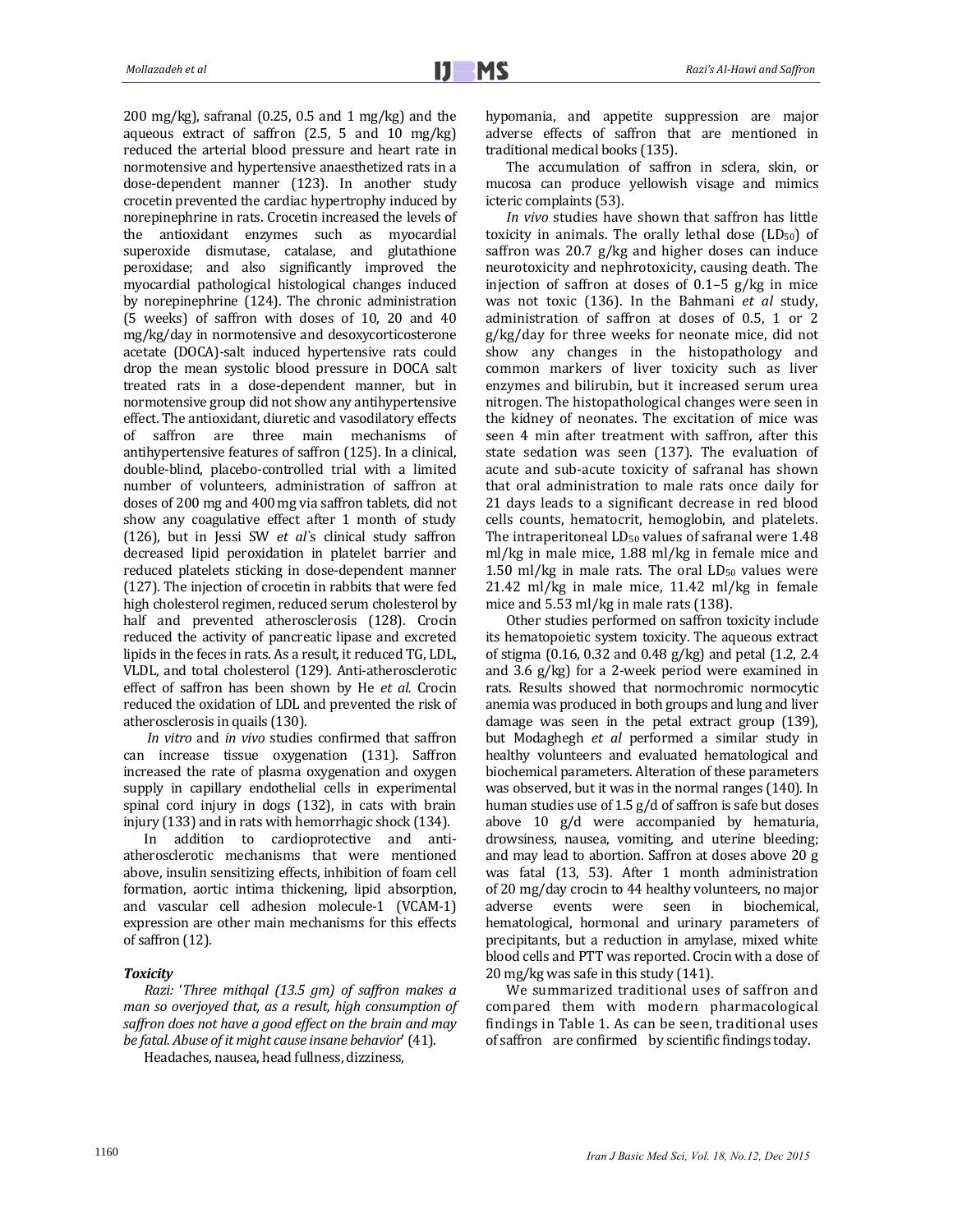| <b>Table 1.</b> Traditional uses and modern pharmacological effects of saffron |  |
|--------------------------------------------------------------------------------|--|
|--------------------------------------------------------------------------------|--|

| <b>Traditional uses</b><br>Organ   |                                                         |                                                           |                                                    | Modern pharmacological findings                                                                                                                       |                                                                                                                       |  |
|------------------------------------|---------------------------------------------------------|-----------------------------------------------------------|----------------------------------------------------|-------------------------------------------------------------------------------------------------------------------------------------------------------|-----------------------------------------------------------------------------------------------------------------------|--|
| Immune<br>System &<br>Infections   | Antibacterial (39, 40)                                  | Antifungal (39, 40)                                       | Anti-inflammation<br>and<br>analgesic (39)         | Increases IgG levels, decreases IgM levels, decreases<br>the percentage of basophils and increases the<br>percentage of monocytes (142)               | Antisalmonella activity, potent inhibitory<br>effect against Staphylococcus strain and<br>Escherichia coli (108, 109) |  |
| Skin                               | To refresh facial skin<br>(13, 39, 40)                  | Healing wounds (40)                                       | To treat purpura,<br>eczema and<br>erysipelas (40) | Shining and depigmentation properties due to its<br>antioxidant effects (142)                                                                         | Anti-itching and antipruritic effects (142)                                                                           |  |
| Vision                             | To cure eye<br>infection and corneal<br>disease (39)    | Useful in day blindness<br>(40)                           | To treat<br>lacrimation (40)                       | Reduces glutamate concentration and retinal<br>damage due to reduction of ocular diseases such as<br>cataracts with antioxidant properties (114, 118) | Regulates programmed cell death that<br>protects photoreceptor cells from retinal<br>stress $(120)$                   |  |
| Reproductive<br>System             | Aphrodisiac (39, 40)                                    | To treat<br>impotence $(39, 40)$                          | To treat uterine<br>pain $(40)$                    | Improves sperm normal morphology, sperm<br>motility, erectile function, and increases the libido<br>(43, 46)                                          | Reduces uterine pain and emotional<br>symptoms associated with PMS (56, 57)                                           |  |
| <b>Urinary Tract</b><br>and Kidney | Diuretic, purifier of<br>kidney and<br>bladder (39)     | With honey, facilitates<br>passage of renal stone<br>(40) | To cure infection<br>of urinary tract<br>(13)      | Antilithiatic effect and reduces urine protein and<br>number of calcium deposits in the kidney tissue<br>(51, 52)                                     | Diuretic effect (50)                                                                                                  |  |
| Gastrointestinal<br>Tract          | Strengthening<br>liver and<br>stomach (39)              | To decrease<br>appetite (40)                              | Carminative (40)                                   | Decreases basal gastric secretion and inhibits COX1<br>and COX2 enzymes $(63, 65)$                                                                    | Improves digestion with lowering pH effect<br>(63)                                                                    |  |
| <b>Respiratory System</b>          | Strengthening<br>respiratory<br>system (39, 40)         | Anti-asthma (40)                                          | To treat cough and<br>sore throat (39)             | b-adrenoceptor stimulatory and muscarinic<br>receptor inhibitory effect (58)                                                                          | Histamine H1 receptors antagonist (58)                                                                                |  |
| Cardiovascular<br>System           | Cardiotonic (13)                                        | Improving<br>circulation (40)                             | Preventing<br>coagulation (39)                     | Cardioprotective against oxidative stress and<br>hypotensive effect (142)                                                                             | Prevents lipoprotein oxidation and<br>atherosclerosis (142)                                                           |  |
| Central<br>nervous<br>System       | To cure<br><b>Obstructions</b><br>inside the brain (39) | Induces better memory<br>(39)                             | Hypnotic agent<br>(40)                             | Decreases microglial activation, neuroprotective<br>and inhibits hippocampal cell death (143)                                                         | Activates sleep-promoting neurons (111)                                                                               |  |
| General                            | To strengthen<br>senses (39, 40)                        | Anti-poisonous (39)                                       | Anti-diabetic (39)                                 | Decrease in exercise-induced protein oxidation due<br>to its antioxidant and alveolar oxygen transport<br>augmentation properties (142)               | Fasting blood glucose lowering effect due to<br>its antioxidant effect (144)                                          |  |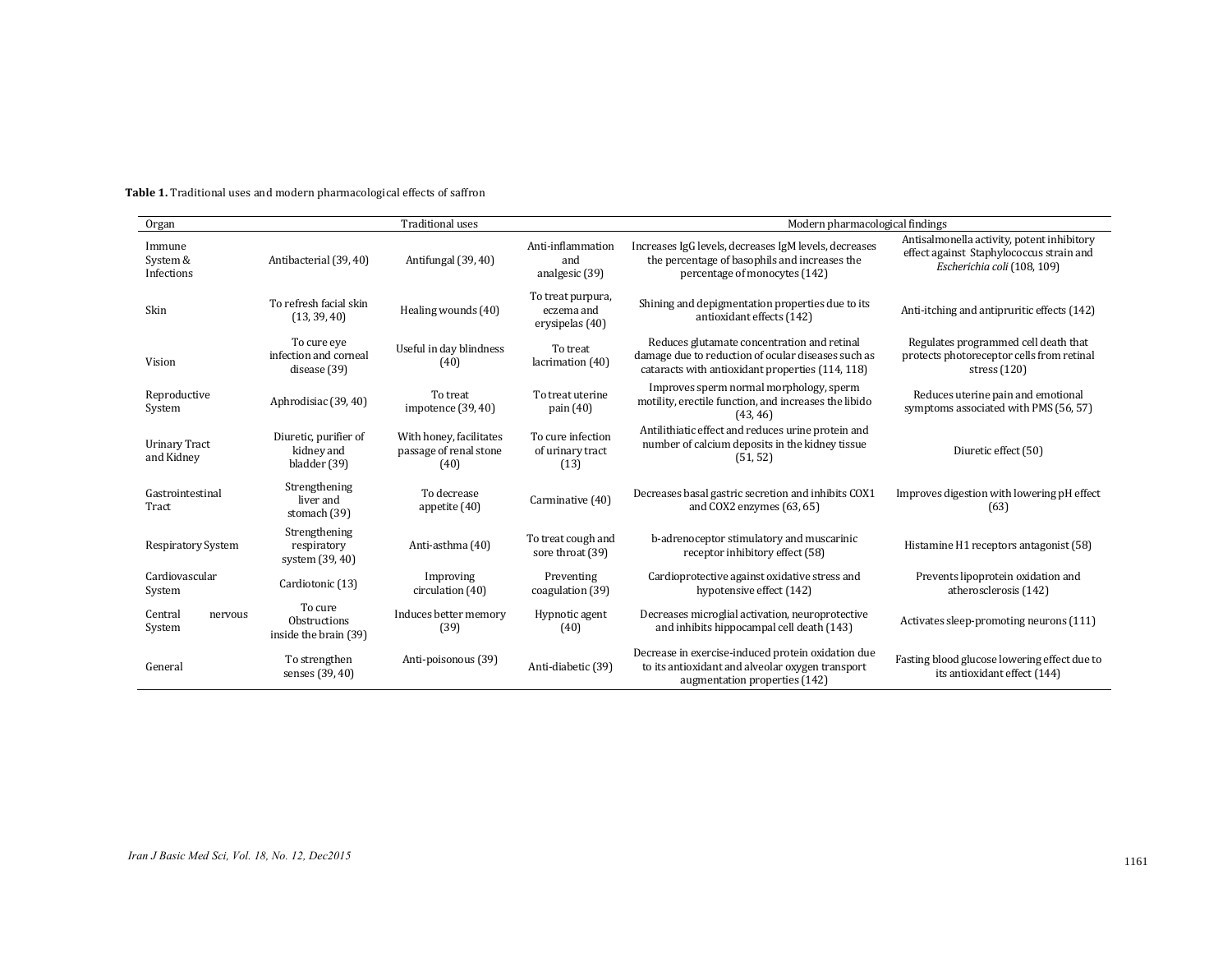# **Conclusion**

It can be concluded that the topics that cover saffron in Razi`s book (Al-Hawi) have been well validated in current research on saffron and its constituents such as crocin, crocetin, and safranal. It should be noted that many of the positive effects of saffron have been established using *in vitro* or *in vivo* animal studies, but whether these positive effects are identical in humans still remains unclear. Further clinical research to elucidate the potential benefits or detrimental effects in humans is warranted.

# **Conflict of Interest**

The authors declare no conflict of interest.

# **References**

1. Fallah M. Introduction to the Traditional Medicine [http://iran‐med.ir/?PageID=5]. 

2. Najmabadi M. International Institute of Iranian Traditional Medicine Mud [http://maadteb. com/history‐of‐medicine/]. 

3. Tadjbakhsh H. History of Veterinary Medicine in Medicine of Iran. Volume 2. Tehran University Publications; 2001. P. 284-292.

4. Najmabadi M. Mohammad ibn Zakarya Razi, Iranian Physician, Chemist and Philosopher (in Persian). Tehran. Razi University Publications; 1992.

5. Safa Z. History of Rational Sciences in lslamic Civilization. Volume 1. Tehran University Publications (in Persian); 1997. P. 165-179.

6. Richter‐Bernberg L. Abū Bakr Muhammad al‐Rāzī's (Rhazes) medical works. Med Secoli 1994; 6:377-392.

7. Zarshenas MM, Mehdizadeh A, Zargaran A, Mohagheghzadeh A. Rhazes (865–925 AD). J Neurol 2012; 259:1001–1002. 

8. Ligon Lee B. Rhazes: His Career and His Writings. Seminars in Ped Dis 2001; 12:266-272.

9. Meyerhof M. Thirty-three clinical observations by Rhazes (circa 900 AD). Isis 1935; 23:32-372.

10. Daffâ AA. Leaders of Medicine in Islamic Civilization. Al-Resalah Publishers, Beirut (in Arabic); 1998; 210-222. 

11. Nadjmabadi M. History of Medicine in Iran During the Islamic Era, Tehran University Publications (in Persian); 1995. P. 324-442.

12. Melnyk JP, Wang S, Marcone MF. Chemical and biological properties of the world's most expensive spice: Saffron. Food Res Int 2010; 43:1981-1989.

13. Kianbakht S. Systematic review of pharmacological properties of saffron and active ingredients of it. Med Plants 2008; 28:1-23.

14. Moshiri M, Vahabzadeh M, Hosseinzadeh H. Clinical applications of saffron (*Crocus sativus*) and its constituents: a review. Drug Res 2014; Article in Press.

15. Rezaee R, Hosseinzadeh H. Safranal, from an aromatic natural product to a rewarding pharmacological agent. Iran J Basic Med Sci 2013; 16:12-26. 

16. Bathaie SZ, Mousavi SZ. New applications and mechanisms of action of saffron and its important ingredients. Crit Rev Food Sci Nutr 2010; 50:761-786.

17. Samarghandian S, Borji A. Anticarcinogenic effect of saffron (*Crocus sativus* L.) and its ingredients. Pharmacog Res 2014; 6:99-107.

18. Alavizadeh SH. Hosseinzadeh H. Bioactivity assessment and toxicity of crocin: a comprehensive review. Food Chem Toxicol 2014; 64:65-80.

19. Hosseinzadeh H, Talebzadeh F. Anticonvulsant evaluation of safranal and crocin from *Crocus* sativus in mice. Fitoterapia 2005; 76:722-724.

20. Hosseinzadeh H, Sadeghnia HR. Protective effect of safranal on pentylenetetrazol-induced seizures in the rat: Involvement of GABAergic and opioids systems. Phytomed 2007; 14:256-262.

21. Hosseinzadeh H, Sadeghnia HR, Ziaee T, Danaee A. Protective effect of aqueous saffron extract (*Crocus* sativus L.) and crocin, its active constituent, on renal ischemia-reperfusion-induced oxidative damage in rats. J Pharm Pharmac Sci 2005; 8:387-393.

22. Hosseinzadeh H, Modaghegh MH, Saffari Z. *Crocus* sativus L. (saffron) extract and its active constituents (crocin and safranal) on ischemia‐reperfusion in rat skeletal muscle. Med Evid Based Complement Alternat Med 2009; 6:343-350.

23. Hosseinzadeh H, Sadeghnia HR. Safranal, a constituent of *Crocus sativus* (saffron), attenuated cerebral ischemia induced oxidative damage in rat hippocampus. J Pharm Pharmaco Sci 2005; 8:394-399.

24. Hosseinzadeh H, Sadeghnia HR. Effect of safranal, a constituent of *Crocus* sativus (saffron), on methyl methanesulfonate (MMS)-induced DNA damage in mouse organs: An alkaline single-cell gel electrophoresis (comet) assay. DNA Cell Biol 2008; 26:841-846.

25. Hosseinzadeh H, Abootorabi A, Sadeghnia HR. Protective effect of *Crocus* sativus stigma extract and crocin (trans-crocin 4) on methyl methanesulfonateinduced DNA damage in mice organs. DNA Cell Biol 2008; 27:657‐664. 

26. Mehri S, Abnous K, Mousavi SH, Shariaty VM, Hosseinzadeh H. Neuroprotective effect of crocin on acrylamide-induced cytotoxicity in PC12 cells. Cell Mol Neurobiol 2012; 32:227-235.

27. Hariri AT, Moallem SA, Mahmoudi M, Hosseinzadeh H. The effect of crocin and safranal, constituents of saffron, against subacute effect of diazinon on hematological and genotoxicity indices in rats. Phytomed 2011: 18:499-504.

28. Abe K, Saito H. Effects of saffron extract and its constituent crocin on learning behavior and long-term potentiation. Phytother Res 2000; 14:149-52.

29. Hosseinzadeh H, Ghenaat J. Evaluation of the antitussive effect of stigma and petals of saffron (*Crocus* sativus) and its components, safranal and crocin in guinea pigs. Fitoterapia 2006; 77:446-448.

30. Xu GL, Yu SQ, Gong ZN, Zhang SQ. Study of the effect of crocin on rat experimental hyperlipidemia and the underlying mechanisms. Zhongguo Zhong Yao Za Zhi 2005; 30:369‐372. 

31. Vahidi AR, Bashardost N, Akhondi H. The analgesic effect of saffron extract in rats as compared with morphine sulfate. Planta Med 2007; 73:995.

32. Assimopoulou A N, Sinakos Z, Papageorgiou V P. Radical scavenging activity of *Crocus sativus* L. extract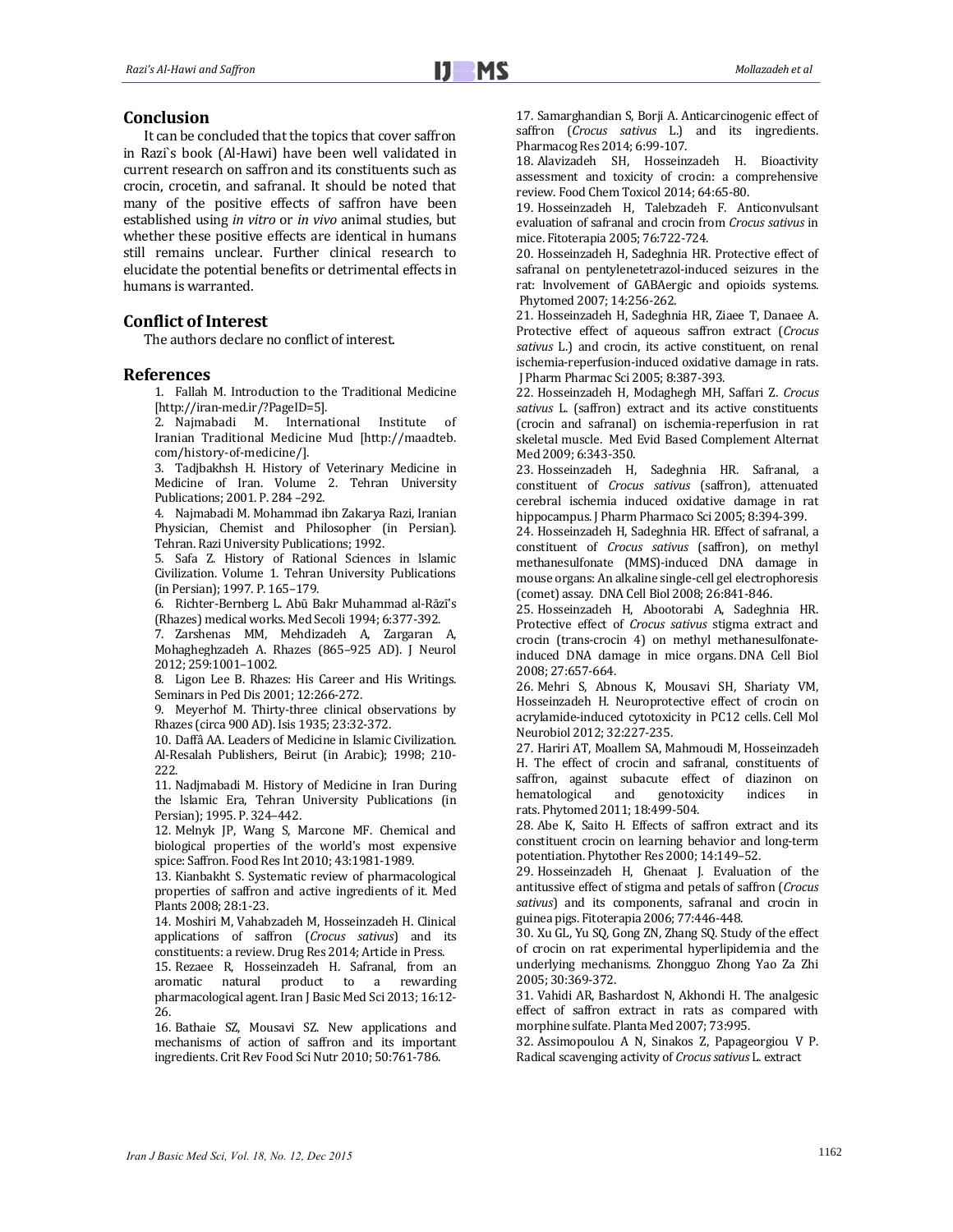and its bioactive constituents. Phytother Res 2005: 19:997−1000.

33. He SY, Qian ZY, Tang FT, Wen N, Xu GL, Sheng L. Effect of crocin on experimental atherosclerosis in quails and itsmechanisms. Life Sci 2005; 77:907-921.

34. Xi L, Qian ZY, Shen XC, Wen N, Zhang YB. Crocetin prevents dexamethasone-induced insulin resistance in rats. Planta Medica 2005; 71:917−922.

35. Purushothuman S, Nandasena C, Peoples CL, El Massri N, Johnstone DM, Mitrofanis J, et al. Saffron pretreatment offers neuroprotection to nigral and retinal dopaminergic cells of MPTP-treated mice. J Parkinsons Dis 2013; 3:77-83.

36. Hosseinzadeh H, Motamedshariaty V, Hadizadeh F, Antidepressant effect of kaempferol, a constituent of saffron (*Crocus sativus*) petal, in mice and rats. Pharmacologyonline 2007; 2:367-370.

37. Hosseinzadeh H, Behravan J, Ramezani M, Ajgan, Kh. Anti-tumor and cytotoxic evaluation of *Crocus sativus* L. stigma and petal extracts using brine shrimp and potato disc assays. J Med Plants 2005; 4:59-65.

38. Razavi BM, Hosseinzadeh H, Movassaghi AR, Imenshahidi M, Abnous K. Protective effect of crocin on diazinon induced cardiotoxicity in rats in subchronic exposure. Chem Biol Interact 2013; 203:547-555.

39. Bathaie SZ, Mousavi SZ. Historical uses of saffron: identifying potential new avenues for modern research. Avicenna J Phytomed 2011; 1:57-66.

40. Hosseinzadeh H, Nassiri-Asl M. Avicenna's (Ibn Sina) the canon of medicine and saffron (Crocus sativus): A review. Phytother Res 2013; 27:475-483.

41. Anonymous. Synopsis of Rhazes Al-Hawi "Continens of Rhazes" (Persian Translation) book. 1st edition. Mashhad: Edited by Mashhad University of Medical Sciences; 2009.

42. Srivastava R, Ahmed H, Dixit RK, Dharamveer, Saraf S. *Crocus sativus* L.: A comprehensive review. Pharmacogn Rev 2010; 4:200-208.

43. Shamsa A, Hosseinzadeh H, Molaei M, Shakeri MT, Rajabi O. Evaluation of *Crocus sativus* L. (saffron) on male erectile dysfunction: A pilot study. Phytomed 2009; 16:690‐693. 

44. Kotta S, Ansari SH, Ali J. Exploring scientifically proven herbal aphrodisiacs. Pharmacogn Rev 2013;  $7:1-10.$ 

45. Hosseinzadeh H, Ziaee T, Sadeghi A. The effect of saffron, *Crocus* sativus stigma, extract and its constituents, safranal and crocin on sexual behaviors in normal male rats. Phytomed 2008; 15:491-495.

46. Heidary M, Nejadi JR, Delfan B, Birjandi M, Kaviani H, Givrad S. Effect of saffron on semen parameters of infertile men. J Urol 2008; 5:255-259.

47. Modabbernia A, Sohrabi H, Nasehi AA, Raisi F, Saroukhani S, Jamshidi A, et al. Effect of saffron on fluoxetine-induced sexual impairment in me: Randomized double-blind placebo-controlled trial. Psychopharmacology 2012; 223:381-388.

48. Kashani L, Raisi F, Saroukhani S, Sohrabi H, Modabbernia A, Nasehi AA, *et al.* Saffron for treatment of fluoxetine-induced sexual dysfunction in women: Randomize double-blind placebo-controlled study. Hum Psychopharmacol Clin Exp 2012; 28:54-60.

49. Vasegh M, Koohpeyma F, Kargar Jahromi H, Bathaee SH, Saberi R, et al. Investigating effects of hydroalcoholic extract of saffron on sex hormones in female rats undergoing chemotherapy with cyclophosphamide. J Comp Clin Pathol 2014; 24:399-402.

50. Shariatifar N, Shoeibi S, Sani MJ, Jamshidi AH, Zarei A, Mehdizade A, *et al.* Study on diuretic activity of saffron (stigma of *Crocus sativus* L.) Aqueous extract in rat. J Adv Pharm Technol Res 2014; 5:17-20.

51. Ghaeni FA, Amin B, Hariri AT, Meybodi NT, Hosseinzadeh H. Antilithiatic effects of crocin on ethylene glycol-induced lithiasis in rats. Urolithiasis 2014; 42:549‐58. 

52. Amin B, Moghri Feriz H, Timcheh Hariri A, Tayyebi Meybodi N, Hosseinzadeh, H. Protective effects of the aqueous extract of *Crocus sativus* against ethylene glycol induced nephrolithiasis in rat. EXCLI J 2015; 14: 411-422 

53. Javadi B, Sahebkar AH, Emami SA. A Survey on saffron in major islamic traditional medicine books. Iran J Basic Med Sci 2013; 16:1-11.

54. Ahmadi S, Azhari S, Rakhshandeh H, Jaafarzadeh H, Mazlum S. Evaluation of the effect of saffron oral capsules on duration of the active phase of labor first stage. Iran J Reprod Med 2014; 12:44-50.

55. Schmidt M, Betti G, Hensel A. Saffron in phytotherapy: Pharmacology and clinical uses. Wien Med Wochenschr 2007; 157:315-319.

56. Agha-Hosseini M, Kashani L, Aleyaseen A, Ghoreishi A, Rahmanpour H, Zarrinara AR*, et al. Crocus sativus* L. (saffron) in the treatment of premenstrual syndrome: a double-blind, randomised and placebo-controlled trial. J Obstet Gynaecol 2008; 115:515-519.

57. Akhondzadeh S, Tahmacebi-Pour N, Noorbala AA, Amini H, Fallah‐Pour H, Jamshidi AH, *et al. Crocussativus* L. in the treatment of mild to moderate depression: a double-blind, randomized and placebo controlled trial. Phytother Res 2005; 19:25-29.

58. Boskabady MH, Aslani MR. Relaxant effect of *Crocus* sativus (saffron) on guinea-pig tracheal chains and its possible mechanisms. J Pharm Pharmacol 2006; 58:1385‐1390. 

59. Boskabady MH, Rahbardar MG, Jafari Z. The effect of safranal on histamine  $(H(1))$  receptors of guinea pig tracheal chains. Fitoterapia 2011; 82:162-167.

60. Boskabady MH, Tabatabaee A, Byrami G. The effect of the extract of *Crocus* sativus and its constituent safranal, on lung pathology and lung inflammation of ovalbumin sensitized guinea-pigs. Phytomed 2012; 19:904‐911. 

61. Mannan A, Ubaidullah, Ahmad R, Khan RA. Therapeutic role of saffron and honey in pneumonia in children. Curr Pediatr Res 2006; 10:25-27.

62. Al‐Mofleh LA, Alhaider AA, Mossa JS, Al‐Sohaibani MO, Qureshi S, Rafatullah S. Antigastric ulcer studies on 'saffron' *Crocus* sativus L. in rats. Pak J Biol Sci 2006; 9:1009‐1013. 

63. Nabavizadeh F, Salimi E, Sadroleslami Z, Karimian SM, Vahedian J. Saffron (*Crocus sativus*) increases gastric acid and pepsin secretions in rats: Role of nitric oxide (NO). J Pharm Pharmaco 2009; 3:181-184.

64. Gout B, Bourges C, Paineau-Dubreuil S. Satiereal, a *Crocus sativus* L extract, reduces snacking and increases satiety in a randomized placebo-controlled study of mildly overweight, healthy women. Nutr Res 2010; 30:305‐313. 

65. Xu GL, Li G, Ma HP, Zhong H, Liu F, Ao GZ. Preventive effect of crocin in inflamed animals and in LPS-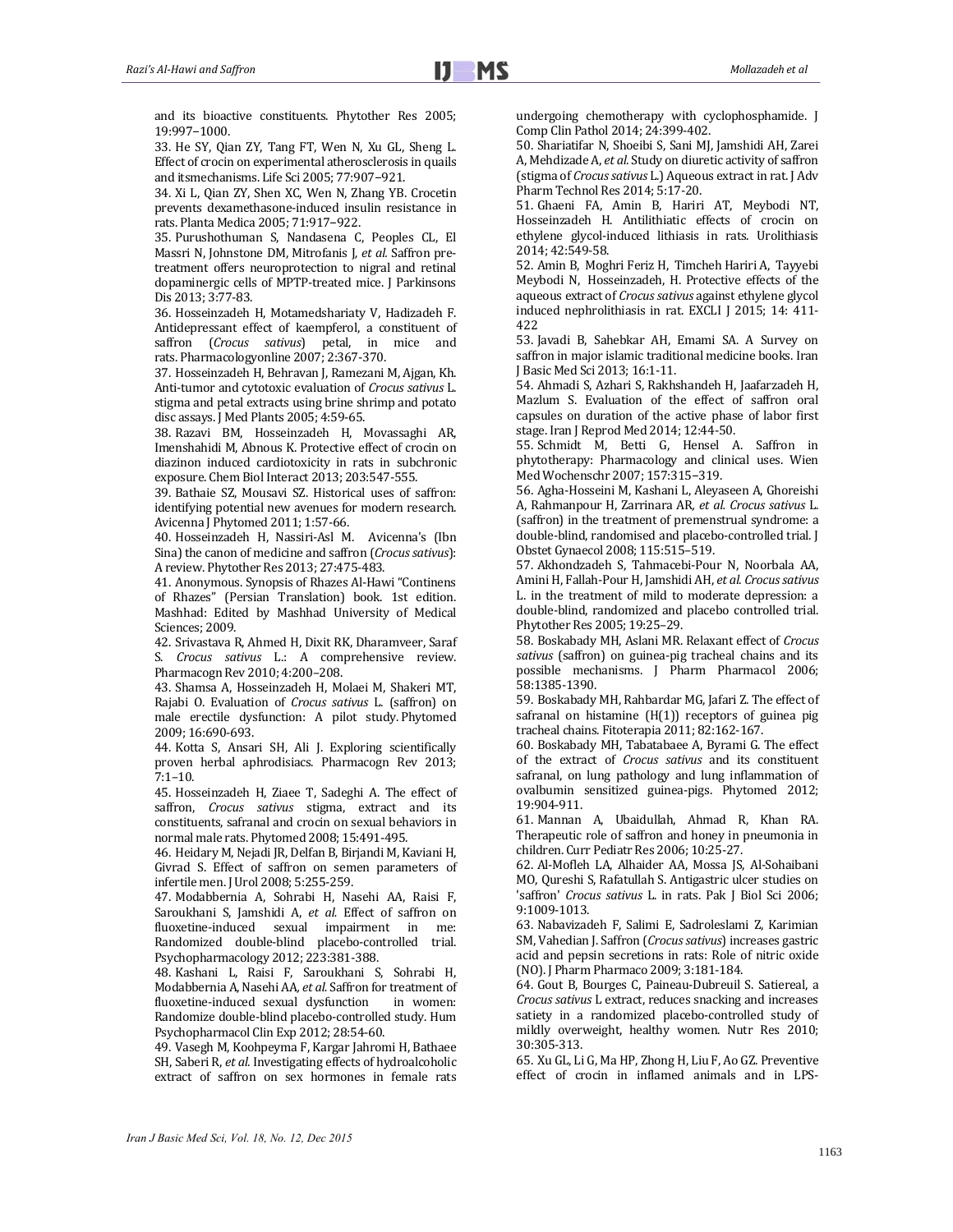challenged RAW 264.7 cells. J Agric Food Chem 2009; 57:8325‐8330. 

66. Kianbakht S, Mozaffari K. Effects of saffron and its active constituents, crocin and safranal, on prevention of indomethacin induced gastric ulcers in diabetic and nondiabetic rats. J Med Plants 2009; 8:30-38.

67. Lari P, Abnous K, Imenshahidi M, Rashedinia M, Razavi M, Hosseinzadeh H. Evaluation of diazinoninduced hepatotoxicity and protective effects of crocin. Toxicol Ind Health 2013; 31:367-376.

68. Mohajeri D, Doustar Y, Rezaei A, Mesgari-Abbasi M. Hepatoprotective effect of ethanolic extract of *Crocus* sativus L. (saffron) stigma in comparison with silymarin against rifampin induced hepatotoxicity in rats. Zahedan J Res Med Sci 2011; 12:53-59.

69. Shati AA, Alamri SA. Role of saffron (*Crocus sativus* L.) and honey syrup on aluminum-induced hepatotoxicity. Saudi Med J 2010; 31:1106-1113.

70. Ríos JL, Recio MC, Giner RM, Máñ ez S. An update review of saffron and its active constituents. Phytother Res 1996: 10:189-193.

71. Chaqmini. Small Canon. Tehran, Iran University of Medical Sciences and Health Services; 2006.

72. Hosseinzadeh H, Jahanian Z. Effect of *Crocus sativus* L. (saffron) stigma and its constituents, crocin and safranal, on morphine withdrawal syndrome in mice. Phytother Res 2010; 24:726-730.

73. Hosseinzadeh H, Ziaei T. Effects of *Crocus sativus* stigma extract and its constituents, crocin and safranal, on intact memory and scopolamine-induced learning deficits in rats performing the Morris water maze task. J Med Plants 2006; 5:40-50.

74. Hosseinzadeh H, Karimi G, Niapoor M. Antidepressant effect of *Crocus* sativus L. stigma extracts and their constituents, crocin and safranal, in mice. Acta Horticulturae 2004; 650:435-445.

75. Vásquez CE, Riener R, Reynolds E, Britton GB. NMDA receptor dysregulation in chronic state: A possible mechanism underlying depression with BDNF downregulation. Neurochem Int 2014; 79:88-97.

76. Gumuslu E, Mutlu O, Sunnetci D, Ulak G, Celikvurt IK, Cine N, *et al.* The antidepressant agomelatine improves emory deterioration and upregulates CREB and BDNF gene expression levels in unpredictable chronic mild stress (UCMS)-exposed mice. Drug Target Insights 2014; 5:11‐21. 

77. Vahdati Hassani F, Naseri V, Razavi BM, Mehri S, Abnous K, Hosseinzadeh H. Antidepressant effects of crocin and its effects on transcript and protein levels of CREB, BDNF, and VGF in rat hippocampus. Daru 2014; 22:16‐22. 

78. Ghasemi T, Abnous K, Vahdati F, Mehri S, Razavi BM, Hosseinzadeh H. Antidepressant Effect of *Crocus sativus* Aqueous Extract and its Effect on CREB, BDNF, and VGF Transcript and Protein Levels in Rat Hippocampus. Drug Res (Stuttg). 2014 65:337-343.

79. Hosseinzadeh H, Motamedshariaty V, Hadizadeh F. Antidepressant effect of kaempferol, a constituent of saffron (*Crocus sativus*) petal, in mice and rats. Pharmacol 2007; 2:367-370.

80. Noorbala AA, Akhondzadeh S, Tahmacebi-Pour N, Jamshidi AH. Hydro-alcoholic extract of *Crocus sativus* L. versus fluoxetine in the treatment of mild to moderate depression: a double-blind, randomized pilot trial. J Ethnopharmacol 2005; 97:281-284.

81. Hausenblas HA, Saha D, Dubyak PJ, Anton SD. Saffron (*Crocus sativus* L.) and major depressive disorder: a meta-analysis of randomized clinical trials. J Integr Med 2013; 11:377‐383. 

82. Lopresti AL, Drummond PD. Saffron (*Crocus sativus*) for depression a systematic review of clinical studies and examination of underlying antidepressant mechanisms of action. Hum Psychopharmacol 2014; 29:517‐527. 

83. Zargari A. Medicinal plants. 1st ed. Tehran, Tehran University publication; 1997.

84. Mir Heidar H. Herbal knowledge: Usage of herbs in prevention and treatment of diseases, with latest research around the world. 2nd ed. Tehran, Daftare Nashre Farhange Eslami; 2004.

85. Golmohammadzadeh Sh, Jaafari MR, Hosseinzadeh H. Does saffron have antisolar and moisturizing effects? Iran J Pharm Res 2010; 9:133-140.

86. Golmohammadzadeh S, Imani F, Hosseinzadeh H, Jaafari MR. Preparation, characterization and evaluation of sun protective and moisturizing effects of nanoliposomes containing safranal. Iran J Basic Med Sci 2011; 14:521‐533. 

87. Akhtar N, Khan HM, Ashraf S, Mohammad IS, Saqib NU, Bashir K. Moisturizing effect of stable cream containing *Crocus sativus* extracts. Pak J Pharm Sci 2014; 27:1881‐1884. 

88. Das I, Chakrabarty RN, Das S. Saffron can prevent chemically induced skin carcinogenesis in Swiss albino mice. Asian Pac J Cancer Prev 2004; 5:70-76.

89. Das I, Das S, Saha T. Saffron suppresses oxidative stress in DMBA-induced skin carcinoma: A histopathological study. Acta Histochem 2010; 112:317-327. 

90. Amin B, Hosseinzadeh H. Evaluation of aqueous and ethanolic extracts of saffron, *Crocus sativus* L., and its constituents, safranal and crocin in allodynia and hyperalgesia induced by chronic constriction injury model of neuropathic pain in rats. Fitoterap 2012; 83:888‐895. 

91. Hosseinzadeh H, Younesi HM. Antinociceptive and anti‐inflammatory effects of *Crocus sativus* L. stigma and petal extracts in mice. BMC Pharmacol 2002; 15:2-7.

92. 92- Nasri S, Hosseini SY, Sahraei H, Zardooz H. Inhibition of pain and inflamation induced by formalin in male mice by ethanolic extract of saffron (*Crocus* sativus) and its constituents; crocin and safranal. Kowsar Med J 2011; 15:189-195.

93. Taghizadeh R, Sahebari M, Mahmoudi Z, Hosseinzadeh H, Haghmorad D, Tabasi N, *et al.* Inhibitory effect of *Crocus sativus* L. ethanol extract on adjuvant-induced arthritis. Food Agricul Immunol 2014; 26:170‐180. 

94. Xu GL, Li G, Ma HP, Zhong H, Liu F, Ao GZ. Preventive effect of crocin in inflamed animals and in LPSchallenged RAW 264.7 cells. J Agric Food Chem 2009; 57:8325‐8330. 

95. Tamaddonfard E, Farshid AA, Eghdami K, Samadi F, Erfanparast A. Comparison of the effects of crocin, safranal and diclofenac on local inflammation and inflammatory pain responses induced by carrageenan in rats. Pharmacol Rep 2013; 65:1272-1280.

96. Amin B, Abnous K, Motamedshariaty V, Hosseinzadeh H. Attenuation of oxidative stress, inflammation and apoptosis by ethanolic and aqueous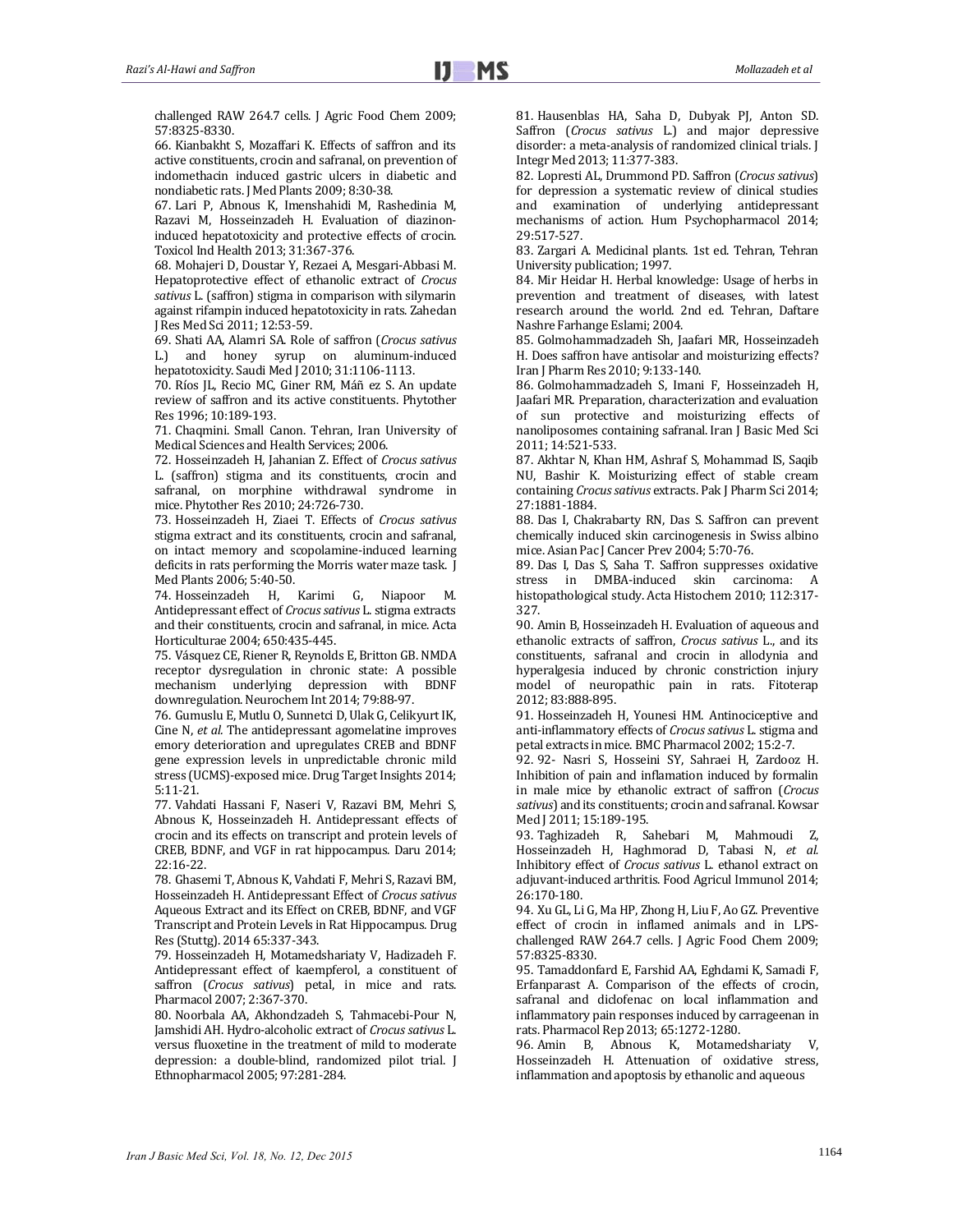extracts of *Crocus sativus* L. stigma after chronic constriction injury of rats. An Acad Bras Cienc 2014; 86:1821‐1832. 

97. Nam KN, Park YM, Jung HJ, Lee JY, Min BD, Park SU, et *al.* Anti-inflammatory effects of crocin and crocetin in rat brain microglial cells. Eur J Pharmacol 2010; 648:110‐116. 

98. Hemshekhar M, Sebastin Santhosh M, Sunitha K, Thushara RM, Kemparaju K, Rangappa KS, *et al*. A dietary colorant crocin mitigates arthritis and associated secondary complications by modulating cartilage deteriorating enzymes, inflammatory mediators and antioxidant status. Biochimie 2012; 94:2723-2733.

99. Rastgoo M, Hosseinzadeh H, Alavizadeh H,<br>Abbasi A, Ayati Z, Jaafari MR. Abbasi A, Ayati Z, Jaafari MR. Antitumor activity of PEGylated nanoliposomes containing crocin in mice bearing C26 colon carcinoma. Planta Med 2013; 79:447‐451. 

100. Nair SC, Pannikar B, Pannikar KR. Antitumour activity of saffron (*Crocus sativus*). Cancer Lett 1991; 57:109–114. 

101. Mousavi SH, Tavakkol-Afshari J, Brook A, Jafari-Anarkooli I. Role of caspases and Bax protein in saffroninduced apoptosis in MCF-7 cells. Food Chem Toxicol 2009; 47:1909–1913. 

102. Amin A, Hamza AA, Bajbouj K, Ashraf SS, Daoud S. Saffron: a potential candidate for a novel anticancer drug against hepatocellular carcinoma. Hepatology 2011; 54:857‐867. 

103. Escribano J, Alonso GL, Coca-Prados M, Fernandez JA. Crocin, safranal and picrocrocin from saffron (*Crocus* sativus L.) inhibit the growth of human cancer cells in vitro. Cancer Lett 1996; 100:23-30.

104. Abdullaeva FA, Rivero' n-Negretea L, Caballero-Ortegaa H, Manuel Herna' ndeza J, Pe'rez-Lo' peza I, Pereda-Mirandab R, et al. Use of *in vitro* assays to assess the potential antigenotoxic and cytotoxic effects of saffron (Crocus sativus L). Toxicol in Vitro 2003; 17:731-736. 

105. Bathaie SZ, Miri H, Mohagheghi MA, Mokhtari-Dizaji M, Shahbazfar AA, Hasanzadeh H, Saffron aqueous extract inhibits the chemically-induced gastric cancer progression in the wistar albino rat. Iran J Basic Med Sci 2013; 16:27‐38. 

106. Magesh VSJ, Selvendiran K, Ekambaram G, Sakthisekaran D. Antitumour activity of crocetin in accordance to tumor incidence, antioxidant status, drug metabolizing enzymes and histopathological studies. Mol Cell Biochem 2006; 287:127-135.

107. Tavakkol-Afshari J, Brook A, Mousavi SH. Study of cytotoxic and apoptogenic properties of saffron extract in human cancer cell lines. Food Chem Toxicol 2008; 46:3443‐3447. 

108. Gandomi H, Misaghi A, Abbaszadeh S, Azami L, Shariatifar N, Tayyar N. Antibacterial effect of aqueous and alcoholic extracts from petal of saffron (*Crocus* sativus) on some foodborne bacterial pathogens. J Med Plants 2012; 11:189-196.

109. Pintado C, de Miguel A, Acevedo O, Nozal L, Novella JL, Rotger R. Bactericidal effect of saffron (*Crocus sativus* L.) on Salmonella enterica during storage. Food Control 2010; 22:638-642.

110. Hosseinzadeh H, Noraei NB. Anxiolytic and hypnotic effect of *Crocus* sativus aqueous extract and its constituents, crocin and safranal, in mice. Phytothera Res 2009; 23:768-774.

111. Liu Z, Xu XH, Liu TY, Hong ZY, Urade Y, Huang ZL, et *al.* Safranal enhances non-rapid eye movement sleep in pentobarbital-treated mice. CNS Neurosci Ther 2012; 18:623‐630. 

112. Ferrence SC and Bendersky G. Therapy with saffron and the goddess at Thera. Perspect Biol Med 2001; 47:199‐226. 

113. Giaccio M. Crocetin from saffron. An active component of an ancient spice. Critical Rev Food Sci Nutr 2004; 44:155-172.

114. Makri OE, Ferlemi AV, Lamari FN, Georgakopoulos CD. Saffron administration prevents selenite-induced cataractogenesis. Mol Vis 2013; 30:1188‐1197. 

115. 115- Fernández-Sánchez L, Lax P, Esquiva G, Martín-Nieto J, Pinilla I, Cuenca N. Safranal, a saffron constituent, attenuates retinal degeneration in P23H rats. PLoS One 2012; 7:e43074.

116. Laabich A, Vissvesvaran GP, Lieu KL, Murata K, McGinn TE, Manmoto CC, et al. Protective effect of crocin against blue light- and white light-mediated photoreceptor cell death in bovine and primate retinal primary cell culture. Invest Ophthalmol Vis Sci 2006; 47:3156‐3163. 

117. Xuan B, Zhou YH, Li N, Min ZD, Chiou GC. Effects of crocin analogs on ocular blood flow and retinal function. J Ocul Pharmacol Ther 1999; 15:143-152.

118. Yang XG, Zhang Q, Yu JN, Lian JP and Lei AJ. Effect of *Crocus* sativus extracti on the concentration of glutamic acid in the vitreous body in rabbits with chronic ocular hypertension. Int J Ophthalmol 2006; 6:1025‐1026. 

119. Yang XG, Sun DJ, Wang YW, Jin WL, Wang XJ, Duan XL. Effect of *Crocus sativus* on SOD and MDA alterations in the retina of rabbits with chronic ocular hypertension. Int J Ophthalmol 2008; 8:47-49.

120. Maccarone R, Di Marco S, Bisti S. Saffron supplement maintains morphology and function after exposure to damaging light in mammalian retina. Invest Ophthalmol Visual Sci 2008; 49:1254-1261.

121. Sachdeva J, Tanwar V, Golechha M, Siddiqui KM, Nag TC, Ray R, et al. Crocus sativus L. (saffron) attenuates isoproterenol-induced myocardial injury via preserving cardiac functions and strengthening antioxidant defense system. Exp Toxicol Pathol 2012; 64:557-564.

122. Mehdizadeh R, Parizadeh MR, Khooei AR, Mehri S, Hosseinzadeh H. Cardioprotective effect of saffron extract and safranal in isoproterenol-induced myocardial infarction in wistar rats. Iran J Basic Med Sci 2013; 16:56‐63. 

123. Imenshahidi M, Hosseinzadeh H, Javadpour Y. Hypotensive effect of aqueous saffron extract (*Crocus* sativus L.) and its constituents, safranal and crocin, in normotensive and hypertensive rats. Phytother Res 2010; 24:990‐994. 

124. Shen XC, Qian ZY, Chen Q, Wang YJ. Protective effect of crocetin on primary culture of cardiac myocyte treated with noradrenaline *in vitro*. Yao Xue Xue Bao 2004; 39:787‐791. 

125. Imenshahidi M, Razavi BM, Faal A, Gholampoor A, Mousavi SM, Hosseinzadeh H. The effect of chronic administration of safranal on systolic blood pressure in rats. Iran J Pharm Res 2015; 14:585-590.

126. Ayatollahi H, Javan AO, Khajedaluee M, Shahroodian M, Hosseinzadeh H. Effect of *Crocus sativus*

*Iran J Basic Med Sci, Vol. 18, No. 12, Dec 2015*